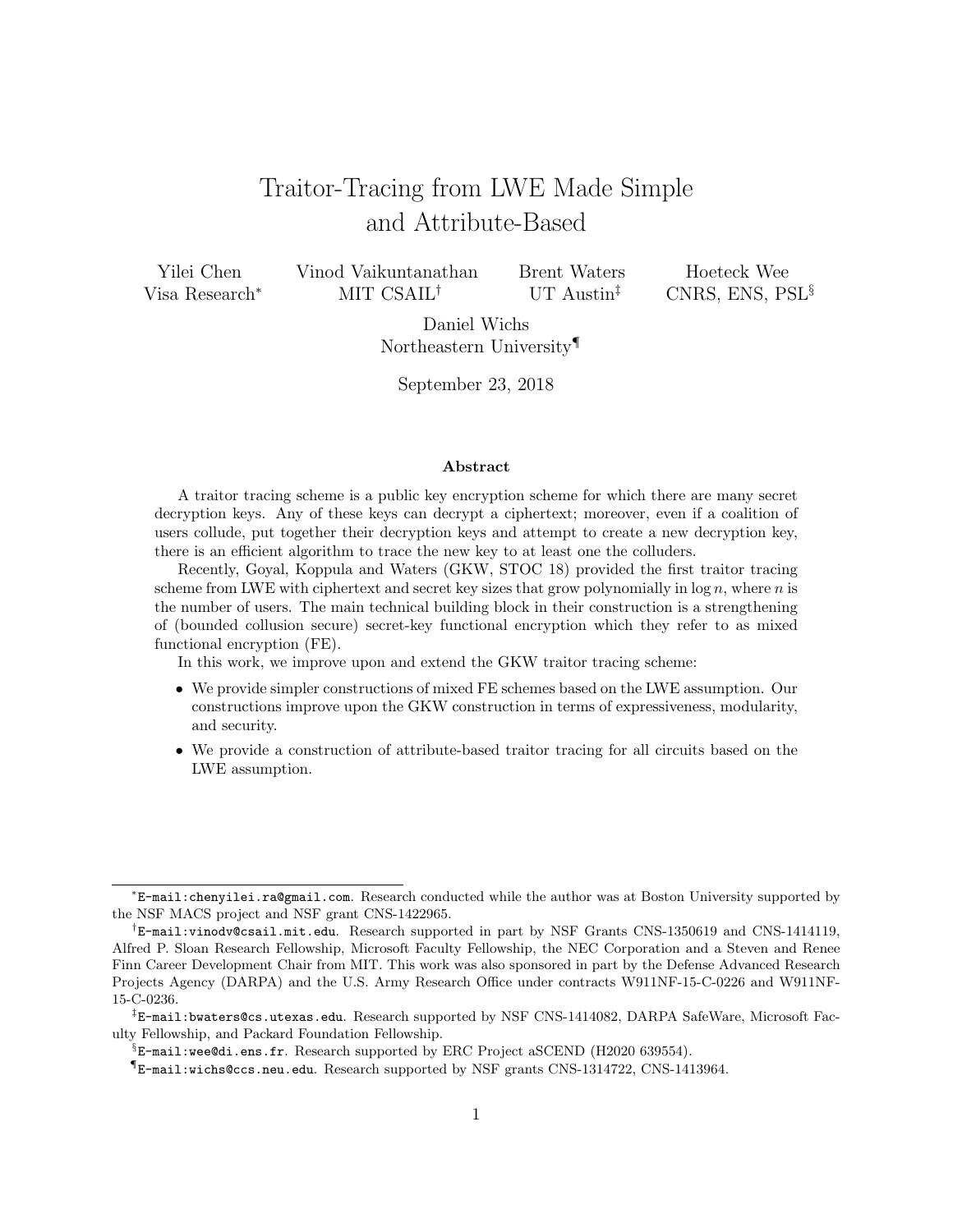# Contents

| $\mathbf{1}$ | Introduction                                                               | $\mathbf{1}$ |
|--------------|----------------------------------------------------------------------------|--------------|
|              | 1.1                                                                        | $\mathbf{1}$ |
|              | 1.2                                                                        | 3            |
|              | 1.3                                                                        | 3            |
|              | 1.4                                                                        | 6            |
| $\mathbf{2}$ | <b>Preliminaries</b>                                                       | 6            |
|              | 2.1                                                                        |              |
|              | 2.2                                                                        |              |
| $\mathbf{3}$ | $t$ -CT mixed-FE from lockable obfuscation and $t$ -CT SKFE                | 9            |
|              | 3.1                                                                        | 10           |
|              | 3.2                                                                        |              |
|              | 3.3                                                                        | -10          |
|              | 4 t-CT mixed-FE from key-homomorphic private constrained PRF               | 11           |
|              | Background of key-homomorphic private constrained PRFs 11<br>4.1           |              |
|              | 4.2                                                                        | -14          |
| $5^{\circ}$  | <b>Attribute-Based Traitor Tracing</b>                                     | 18           |
|              | 5.1                                                                        |              |
|              | 5.2                                                                        |              |
|              | From Attribute-Based Mixed-FE to Attribute-Based Traitor Tracing 21<br>5.3 |              |
|              | $5.4^{\circ}$                                                              |              |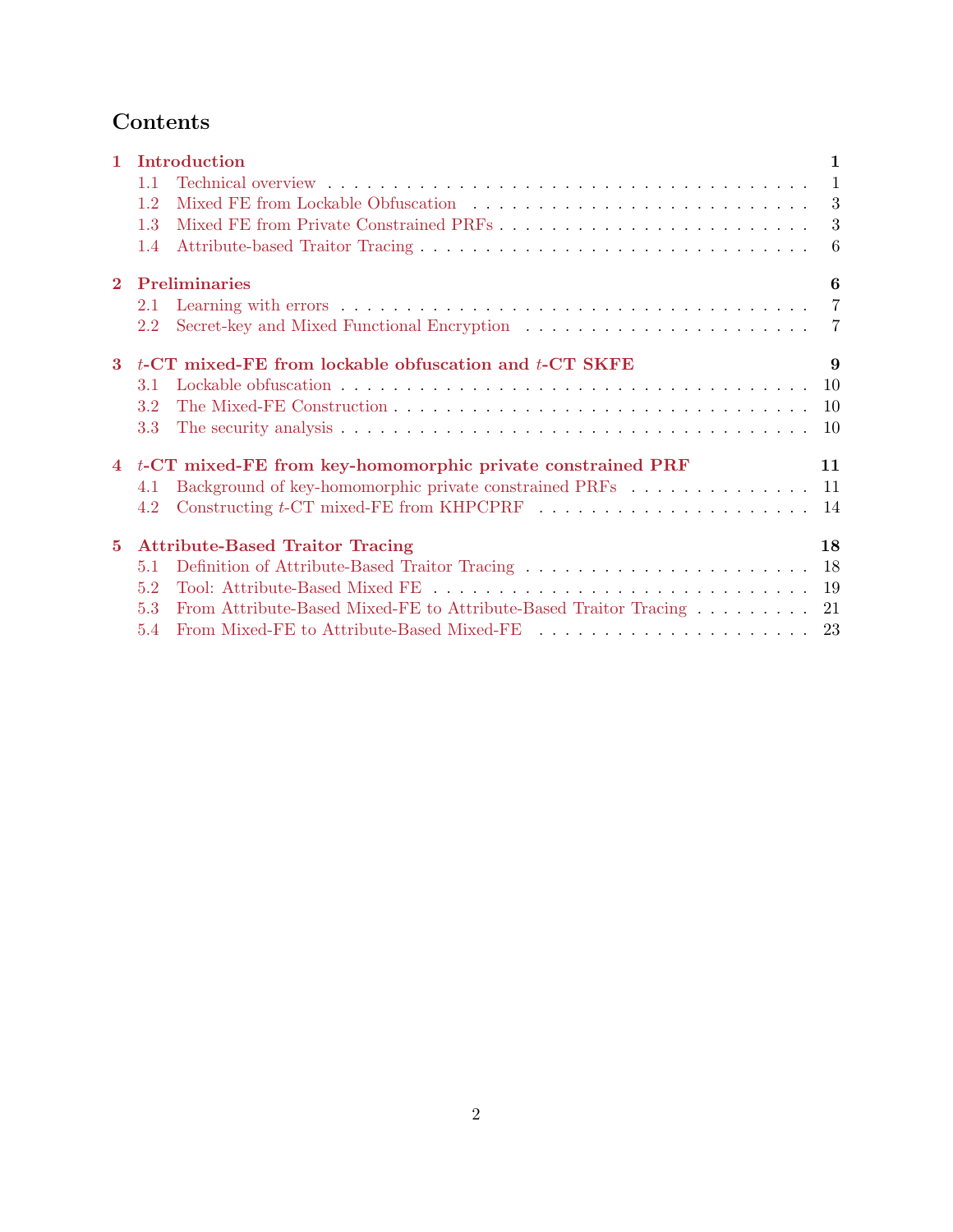# <span id="page-2-0"></span>1 Introduction

A traitor tracing scheme [\[CFN94\]](#page-26-0) is a public key encryption scheme for which there are many secret decryption keys, so that any of these keys could decrypt the ciphertext. In addition, if a coalition of users collude to create a new decryption key, then there is an efficient algorithm to trace the new key to (at least one of) its creators.

Recently, Goyal, Koppula and Waters (GKW) [\[GKW18\]](#page-27-0) constructed the first traitor tracing scheme from standard assumptions with ciphertext and secret key sizes that grow polynomially in  $log n$ , where n is the number of users. The security of the scheme relies on the polynomial hardness of the LWE assumption with sub-exponential modulus-to-noise ratio. The main technical building block in their construction is a strengthening of bounded-collusion-secure secret-key functional encryption which they refer to as *mixed functional encryption* (mixed FE), and the bulk of the paper (over 60 pages) is dedicated to constructing mixed FE for branching programs.

**Mixed FE.** A functional encryption  $(FE)$  scheme allows us to encrypt a program f and create secret keys for inputs x, so that given an encryption of f and a key for x, we learn  $f(x)$  and nothing else about  $f$ . In this work, we focus on secret-key  $FE$  schemes where encryption requires the master secret key, and security is guaranteed for an a-priori bounded number of ciphertexts, but an unbounded number of secret keys. A mixed FE scheme is a secret-key FE scheme with an additional "restricted" public-key encryption algorithm that enables encrypting only the "all accept" program; roughly speaking, we can obliviously sample encryptions of the "all accept" programs without knowing the master secret key.

This work. In this work, we improve upon and extend the GKW traitor tracing scheme:

- We provide simpler and more modular constructions of mixed FE schemes based on the LWE assumption. Our constructions improve upon the GKW construction in terms of both expressiveness and security. Our first construction obtains mixed FE for all circuits and with adaptive security, whereas the prior construction [\[GKW18\]](#page-27-0) only achieves selective security for branching programs. Our second construction achieves selective security for all circuits with tighter overhead growth for the number of secret key ciphertexts generated.
- We provide a construction of attribute-based traitor tracing schemes for all circuits based on the LWE assumption.

# <span id="page-2-1"></span>1.1 Technical overview

In the technical overview, we focus on our simpler constructions of mixed FE schemes. In addition to the algorithms (Setup, SKGen, SK-Enc, Dec) in a standard secret-key FE scheme, a mixed FE scheme has an additional PK-Enc algorithm that is able to encrypt "all-1" program without knowing the master secret key.

Both of our new constructions work for any arbitrary polynomial bound t on the number of ciphertexts. The GKW construction focused on the setting  $t = 2$  which already suffices for traitortracing, and provided a brief sketch for extending the construction to arbitrary t but without any analysis.[1](#page-2-2)

<span id="page-2-2"></span><sup>&</sup>lt;sup>1</sup> In this work we use a simulation based definition of security where t refers to the (maximum) total number of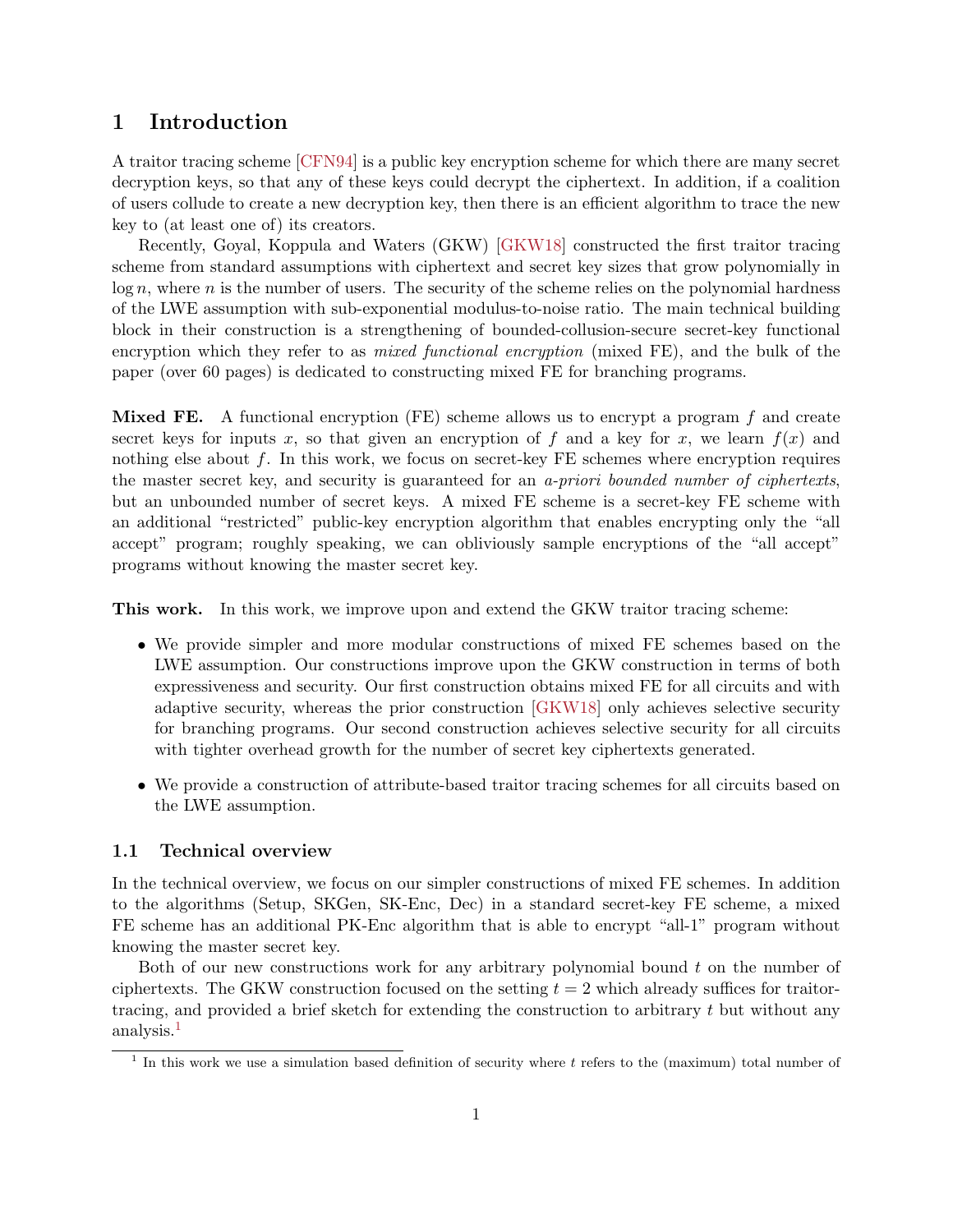| Construction                     | Function class     | blow-up             | security  |
|----------------------------------|--------------------|---------------------|-----------|
| GKW18                            | NC <sup>1</sup>    | $\overline{O}(t^2)$ | selective |
| Lockable obfuscation $+$ [GVW12] | poly-size circuits | $O(t^4)$            | adaptive  |
| Lockable obfuscation $+$ [AR17]  | poly-size circuits | $O(t^2)$            | selective |
| Key-homomorphic PCPRF            | poly-size circuits | O(t)                | selective |

Figure 1: Summary of our t-CT mixed FE schemes. PCPRF refers to private constrained PRF. Here, selective means that all t ciphertexts queries come before the (unbounded) secret key queries, whereas adaptive allows arbitrary interweaving of these queries. Note that "FULL-SIM security" in [\[AR17\]](#page-25-0) correspond to selective security here (in Definition 2.2 for FULL-SIM in the paper, secret keys in the security game correspond to ciphertexts in our setting). As noted earlier, the work of [\[GKW18\]](#page-27-0) proved security for the case of  $t = 2$  and the more general case with  $O(t^2)$  blowup was only sketched.

We provide two constructions achieving incomparable guarantees, based on two natural and complementary approaches:

- 1. The first construction shows how to generically transform a t-CT secret-key functional encryption (SKFE) into a t-CT mixed FE using lockable obfuscation (a.k.a. "compute-andcompare obfuscator") [\[GKW17,](#page-27-2) [WZ17\]](#page-27-3), which can be based on LWE. This construction extends the coverage of mixed FE in [\[GKW18\]](#page-27-0) from branching programs to all circuits. It also carries over the adaptivity achieved by the underlying t-CT SKFE schemes (e.g. in  $[GVW12, Agr17, AR17]<sup>2</sup>$  $[GVW12, Agr17, AR17]<sup>2</sup>$  $[GVW12, Agr17, AR17]<sup>2</sup>$  $[GVW12, Agr17, AR17]<sup>2</sup>$  $[GVW12, Agr17, AR17]<sup>2</sup>$  $[GVW12, Agr17, AR17]<sup>2</sup>$  $[GVW12, Agr17, AR17]<sup>2</sup>$  $[GVW12, Agr17, AR17]<sup>2</sup>$  to the final mixed FE scheme. A t-CT SKFE schemes can be constructed from any one-way function [\[SS10,](#page-27-4) [GVW12\]](#page-27-1); thus, this construction shows how to leverage lockable obfuscation to add a "restricted public-key mode" to any  $t$ -CT SKFE scheme and give us a mixed-FE scheme. The construction and proof fit in a little over a page.
- 2. The second construction starts from the observation that the LWE-based private-constrained PRFs in [\[CC17,](#page-26-1) [BTVW17,](#page-26-2) [CVW18\]](#page-26-3) already give a 1-CT mixed FE scheme. Furthermore, we show how to construct a  $t$ -CT mixed FE in a natural way leveraging the key-homomorphic property of the private constrained PRFs. Therefore we get a construction of t-CT mixed FE for circuits for which security follows directly from the key-homomorphic PCPRF.

The blow-up of our t-CT mixed-FE is only  $O(t)$ . Previously for simulation-secure secret-key FE with bounded collusion, the blow-up is at least  $O(t^2)$  [\[Agr17,](#page-25-1) [AR17\]](#page-25-0) (let us remark that these constructions are public-key FE schemes). We sketch this construction and proof later in the introduction, again in a little over a page.

ciphertexts seen by the attacker. The work of [\[GKW18\]](#page-27-0) uses an indistinguishability notion of security where they refer to the number of encryption oracle queries given to the attacker in addition to the challenge ciphertext. Roughly, a t ciphertext scheme in our definition corresponds to a  $t - 1$  query scheme in [\[GKW18\]](#page-27-0).

<span id="page-3-0"></span><sup>&</sup>lt;sup>2</sup>These prior works construct 1-CT  $t$ -SK public-key FE scheme, which implies a many-CT  $t$ -SK public-key FE scheme, and therefore a many-CT, t-SK secret-key FE scheme. By flipping the ciphertexts and secret keys, we obtain a t-CT, many-SK SKFE.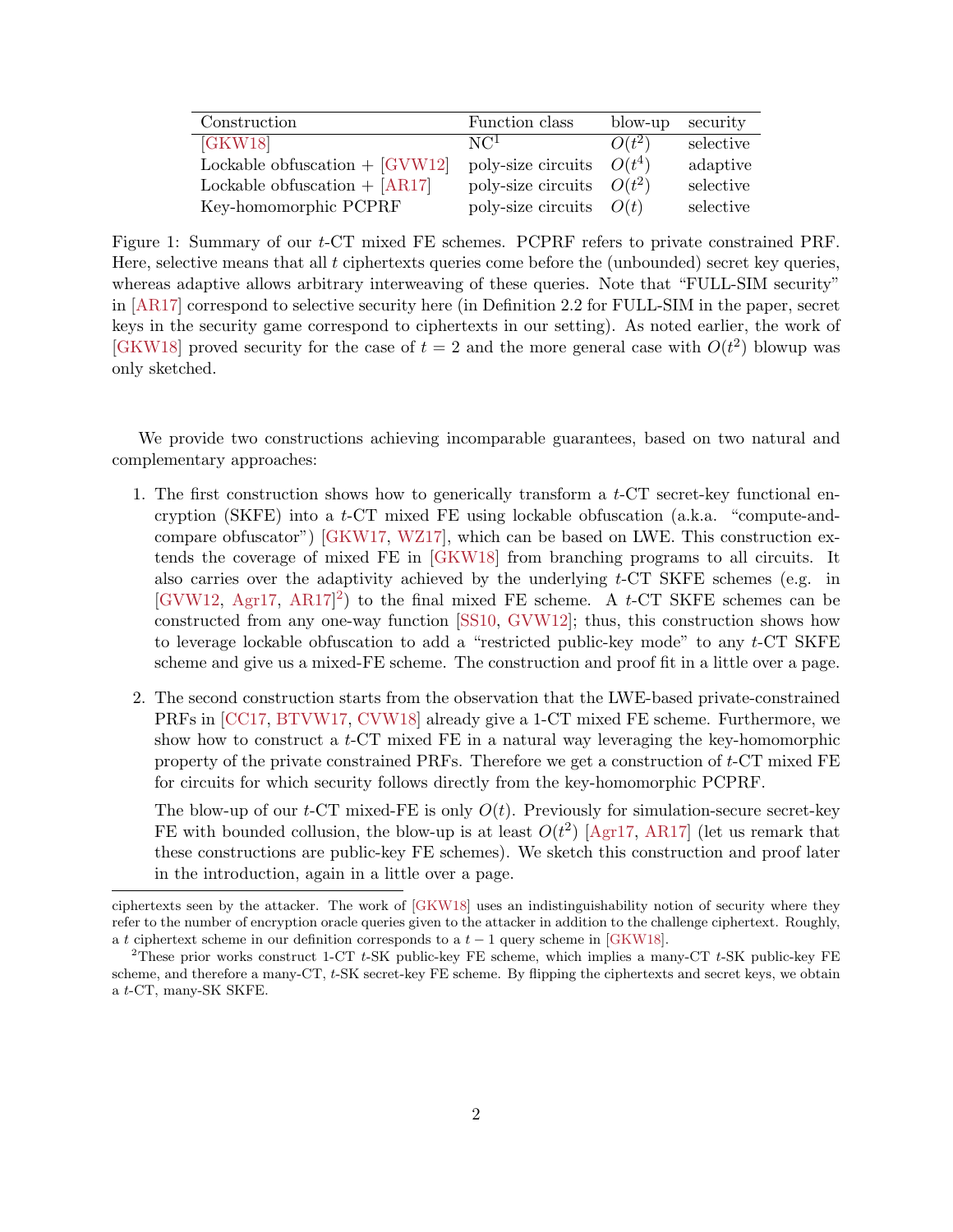## <span id="page-4-0"></span>1.2 Mixed FE from Lockable Obfuscation

Our first construction adds lockable obfuscation on top of a plain  $t$ -CT SKFE to produce the public-key ciphertext, i.e. let the public-key ciphertext be the dummy obfuscated programs that always evaluate to " $\perp$ ".

In more detail, we construct the mixed-FE scheme as follows:

- Setup: Choose a master secret key (msk) for the SKFE.
- SKGen(msk, x): use the SKFE msk to generate  $sk_x$ .
- SK-Enc(msk, f): sample a random "lock"  $\alpha$ , then run the SKFE secret-key encryption for a function  $H_{\alpha,f}$  which computes the following multiple-output-bit functionality

$$
H_{\alpha,f}(x) = \begin{cases} \alpha & \text{if } f(x) = 0\\ 0 & \text{else} \end{cases}
$$

.

Then, produce the lockable obfuscation  $\text{Obf}[P_{\text{FE,ct}_H}, \alpha]$  as the ciphertext, where  $P_{\text{FE,ct}_H}(Y)$ parses Y as a SKFE secret key and computes the SKFE decryption functionality.

- PK-Enc: Use the simulator of lockable obfuscation to get a dummy obfuscated program of appropriate size. The program outputs "⊥" on every input.
- Dec: Run the obfuscated program, if it outputs "⊥" then output 1, else output 0.

We need mixed-FE to satisfy two security conditions. First, an adversary's view given polynomially many secret keys for inputs x, and at most t (secret key) ciphertexts for functions  $f_1, \ldots, f_t$ can be simulated given only the function evaluations  $f_i(x)$  for all x. This property, called functional indistinguishability, follows directly from the security of the SKFE. Indeed, we do not rely on obfuscation security here. The second security property, called secret/public mode indistinguishability, says that a public-key encryption and a secret key encryption of the trivial branching program f (which outputs 1 on all inputs) are computationally indistinguishable. Furthermore, this should hold even given polynomially many SKFE keys and  $t-1$  SKFE ciphertexts for arbitrary functions. This property follows from a combination of symmetric-FE security and lockable obfuscation, by first changing the symmetric-FE ciphertext from  $H_{\alpha,f}$  to the "all  $\perp$ " function, then changing real obfuscation to simulated using the lockable obfuscation security.

#### <span id="page-4-1"></span>1.3 Mixed FE from Private Constrained PRFs

A constrained PRF is a standard PRF with the additional property that given a program M and a PRF key  $K$ , we can create a constrained key that allows someone to evaluate the PRF at inputs x where  $M(x) = 0$  while randomizing the outputs of all other inputs. A private constrained PRF  $(PCPRF)$  satisfies the additional requirement that the constrained key hides  $M$  (in the appropriate sense). We will work with a strengthening of this requirement, which says that given  $M$  along with a sequence of inputs  $\{x_i\}$  such that  $M(x_i) = 1$ , the joint distribution of the constrained key for M along with the PRF evaluations at  $\{x_i\}$  are pseudorandom.

We show how to construct a 1-CT mixed-FE scheme starting from any PCPRF. We then show how to "boost" this basic construction to a t-CT mixed-FE, assuming that the underlying PCPRF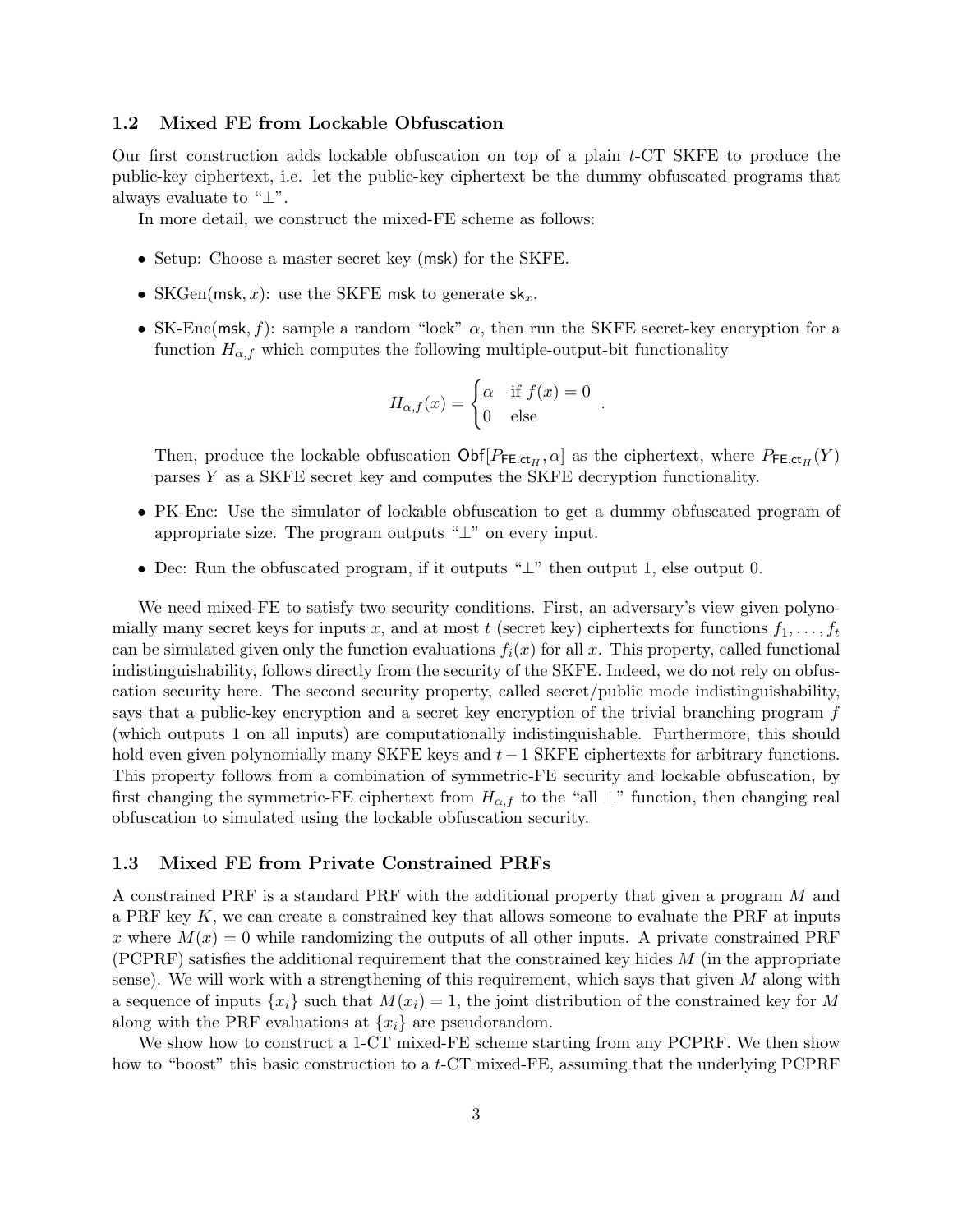is also key-homomorphic [\[BLMR13\]](#page-25-2), namely for all  $K, K', x$ , we have  $\mathsf{PRF}_{K+K'}(x) \approx \mathsf{PRF}_{K}(x) +$ PRF<sub>K'</sub> $(x)$ . Our schemes achieve simulation-based security, and support functions computable by polynomial-size circuits.

1-CT scheme. We observe that a PCPRF scheme already gives a 1-CT mixed FE scheme:

- Setup: Choose a master secret key msk for the PCPRF.
- SKGen(msk, x): A secret key for x is a PRF evaluation at x;
- SK-Enc(msk, M): An encryption of a program M is a constrained key for M;
- PK-Enc: Use the simulator of the PCPRF to produce a simulated constrained key.
- Dec: To decrypt, we compare the constrained evaluation at x with the PRF evaluation at  $x$ ; if they are equal, we output 0, and otherwise, we output 1.

The existing security proofs show that, if for all  $x_i$  we have  $M(x_i) = 1$ , then the constrained key for the program is computationally indistinguishable from a random key that is independent of the PRF evaluations. This means that we can obliviously sample encryptions of the "always-1" program by sampling a random ciphertext.

From 1-CT to 2-CT. We provide an almost generic transformation from a 1-CT to a 2-CT scheme, assuming that the underlying scheme is key-homomorphic, and also satisfies a natural distribution requirement. Namely, we require that for  $\mathsf{msk}_1, \mathsf{msk}_2, \mathsf{msk}'$  that are correctly generated from the 1-CT mixed FE scheme, the distributions of  $msk_1 + msk_2$ ,  $msk_1 - msk_2$ , and  $msk'$  are identical. In addition, for all  $x$ , we have

$$
\mathsf{skGen}(\mathsf{msk}_1,x) + \mathsf{skGen}(\mathsf{msk}_2,x) = \mathsf{skGen}(\mathsf{msk}_1 + \mathsf{msk}_2,x)
$$

When the 1-CT mixed FE schemes are instantiated by the PCPRFs in [\[CC17,](#page-26-1) [BTVW17,](#page-26-2) [CVW18\]](#page-26-3), they satisfy an approximate notion of key-homomorphism, which suffices for the purpose of constructing collusion resistant mixed FE. In the rest of the introduction we assume the underlying PCPRFs are exact key-homomorphic for simplicity, and leave the instantiations from the approximate ones in the main body.

Our 2-CT mixed FE scheme works as follows:

- Setup: choose  $\lambda$  pairs of msk<sub>i,b</sub> as the master secret keys for the 1-CT scheme;
- SKGen(msk, x): The secret key for x runs the secret-key generation algorithm for the 1-CT scheme over all the  $\lambda$  pairs of  ${\sf msk}_{i,b},$  outputs  $\{{\sf skGen}({\sf msk}_{i,b},x)\}_{i\in[\lambda],b\in\{0,1\}};$
- SK-Enc(msk, M): To encrypt a program M, we pick a random  $\mathbf{z} \in \{0,1\}^{\lambda}$ , output  $\mathbf{z}$  and the 1-CT encryption SK-Enc( $\mathsf{msk}_z$ , M) as the ciphertext, where  $\mathsf{msk}_z := \mathsf{msk}_{1,z_1} + \cdots + \mathsf{msk}_{\lambda,z_\lambda}$ ;
- PK-Enc: pick a random  $\mathbf{z} \in \{0,1\}^{\lambda}$ , then run the PK-Enc mode of the 1-CT scheme.
- Dec: To decrypt, first derive  $skGen(msk_z, x) = \sum_{i=1}^{\lambda} skGen(msk_{i,z_i}, x)$  and then run the 1-CT decryption algorithm.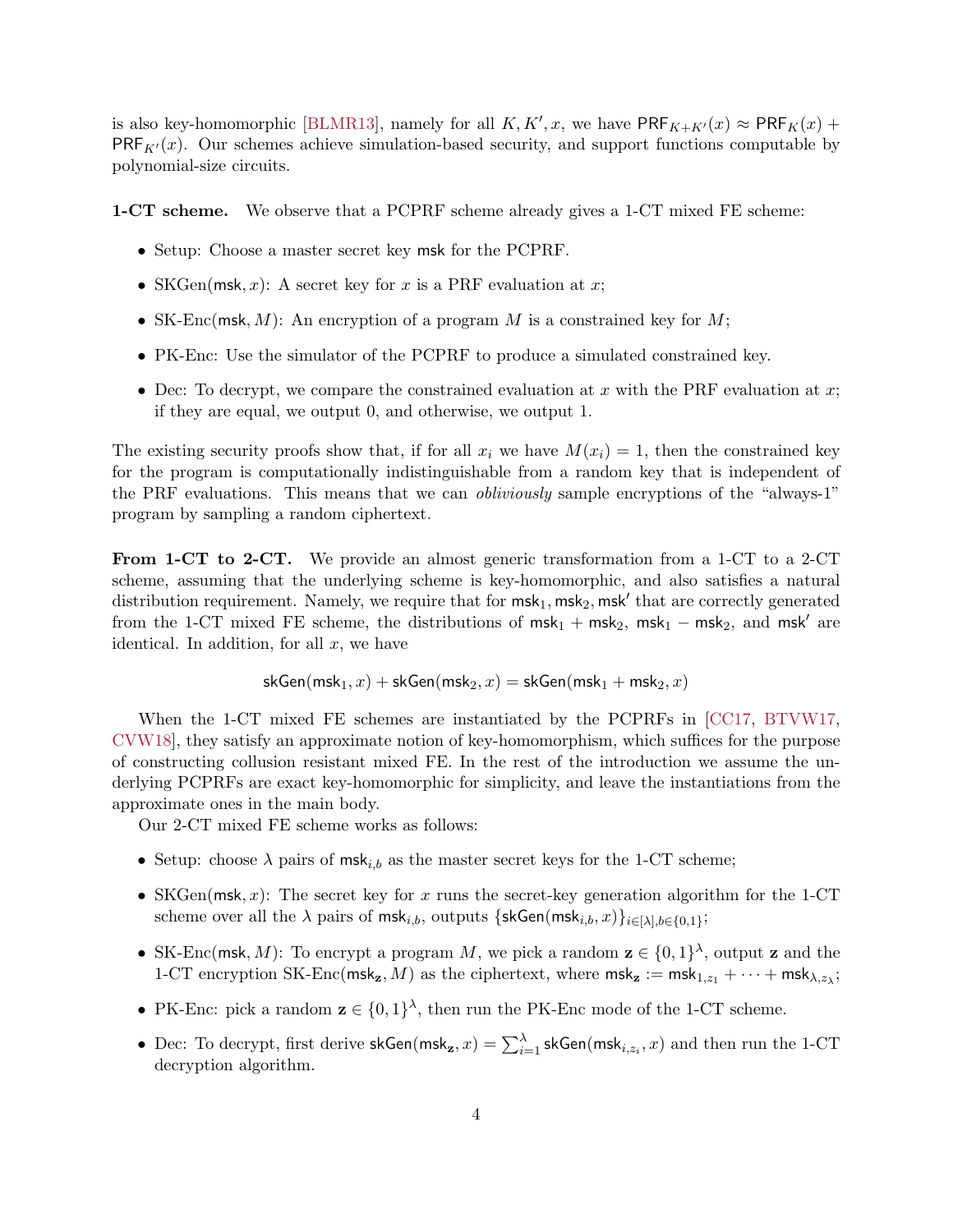Next, we sketch a proof of security by constructing a simulator for the 2-CT scheme, starting from that for the 1-CT scheme. Suppose we want to simulate encryptions of two programs  $M^1, M^2$ under tags  $z^1, z^2$ . The only property we need from  $z^1, z^2$  is that they differ in one bit position, which happens with probability  $1 - 2^{-\lambda}$ . For notational simplicity, assume that

$$
\mathbf{z}^1 = 00 \cdots 0, \mathbf{z}^2 = 10 \cdots 0
$$

Now, using the simulator for the 1-CT scheme (and a hybrid argument), we can simulate the 1-CT encryptions SK-Enc(msk<sub>1</sub>,  $M^1$ ), SK-Enc(msk<sub>2</sub>,  $M^2$ ) for two random msk<sub>1</sub>, msk<sub>2</sub>, along with  $skGen(msk<sub>1</sub>, x)$  and  $skGen(msk<sub>2</sub>, x)$  for arbitrarily many x's.

To construct a simulator for the 2-CT scheme, we follow the natural simulation strategy where we pick  $\mathsf{msk}_{i,b}$  and program

$$
\mathsf{msk}_{\mathbf{z}^1} = \widetilde{\mathsf{msk}}_1, \mathsf{msk}_{\mathbf{z}^2} = \widetilde{\mathsf{msk}}_2
$$

as follows:

- We sample  $(msk_{i,0},msk_{i,1}), i = 2,\ldots,\lambda$  ourselves;
- We implicitly program

$$
\mathsf{msk}_{1,0} = \widetilde{\mathsf{msk}}_1 - \sum_{i=2}^{\lambda} \mathsf{msk}_{i,0}, \mathsf{msk}_{1,1} = \widetilde{\mathsf{msk}}_2 - \sum_{i=2}^{\lambda} \mathsf{msk}_{i,0}
$$

Simulating the ciphertexts is straight-forward. To simulate a key  $\{\textsf{skGen}(\textsf{msk}_{i,b}, x)\}\$  for x,

- We can compute skGen(msk<sub>i,0</sub>, x), skGen(msk<sub>i,1</sub>, x),  $i = 2, ..., \lambda$  ourselves since we know msk<sub>i,0</sub>, msk<sub>i,1</sub>;
- We can compute  $skGen(msk_{1,0}, x)$  using the key-homomorphic property via

$$
\mathsf{skGen}(\mathsf{msk}_{1,0}, x) = \mathsf{skGen}(\widetilde{\mathsf{msk}}_1, x) - \sum_{i=2}^{\lambda} \mathsf{skGen}(\mathsf{msk}_{i,0}, x)
$$

We can similarly compute  $skGen(msk<sub>1,1</sub>, x)$ .

**From 2-CT to t-CT.** To obtain a scheme that is secure for t ciphertexts, we follow [\[GKW18,](#page-27-0) Remark 8.1] and sample each entry of the tag z from a larger alphabet. The natural extension of the previous argument is to require that with high probability over  $\mathbf{z}^{(1)}, \ldots, \mathbf{z}^{(t)}$ , there exists  $j^* \in [\lambda]$ such that  $z_{i^*}^{(1)}$  $z_j^{(1)}, \ldots, z_{j^*}^{(t)}$  $j^*$  are all distinct. This would require an alphabet of size  $\Omega(t^2)$ . Instead, we observe that it suffices that there exists  $j_1^*, \ldots, j_t^* \in [\lambda]$  such that the t pairs  $(j_1^*, z_{j_1^*}^{(1)})$  $(j_1^{(1)}), \ldots, (j_t^*, z_{j_t^*}^{(t)})$  $\binom{t}{j_t^*}$ are distinct (the natural extension corresponds to the special case  $j_1^* = \cdots = j_t^* = j^*$ ); this relaxation allows us to work with an alphabet of size  $O(t)$ . In the security proof, we will receive ciphertexts and secret keys corresponding to t independent  $\mathsf{msk}_1, \ldots, \mathsf{msk}_t$ , which we "embed" into  ${\sf msk}_{j^*_1,z_{j^*_1}^{(1)},\ldots,{\sf msk}_{j^*_t,z_{j^*_t}^{(t)}}}$ .

We proceed to describe our construction in a bit more detail. We replace  $\lambda$  pairs of master secret keys  $\{\textsf{msk}_{j,d}\}_{j\in[\lambda],d\in\{0,1\}}$  (in the 2-CT scheme) with  $\lambda$  many  $(2t-2)$ -tuples of  $\{\textsf{msk}_{j,d}\}_{j\in[\lambda],d\in[2t-2]},$ and sample the tag **z** from  $[2t-2]^{\lambda}$ . For each tag  $\mathbf{z}^{(i)}$ ,  $i \in [t]$ , the probability that the  $j^{th}$  coordinate of  $\mathbf{z}^{(i)}$  does not show up in the other  $t-1$  tags is  $\geq \frac{(2t-2)-(t-1)}{2t-2} = \frac{1}{2}$  $\frac{1}{2}$ , therefore the probability that one of the coordinate of  $z^{(i)}$  is unique is at least  $1 - 2^{-\lambda}$  (this unique coordinate corresponds to  $j_i^*$ ). By a union bound, with probability at least  $1 - t \cdot 2^{-\lambda}$ , all the tags has one unique coordinate.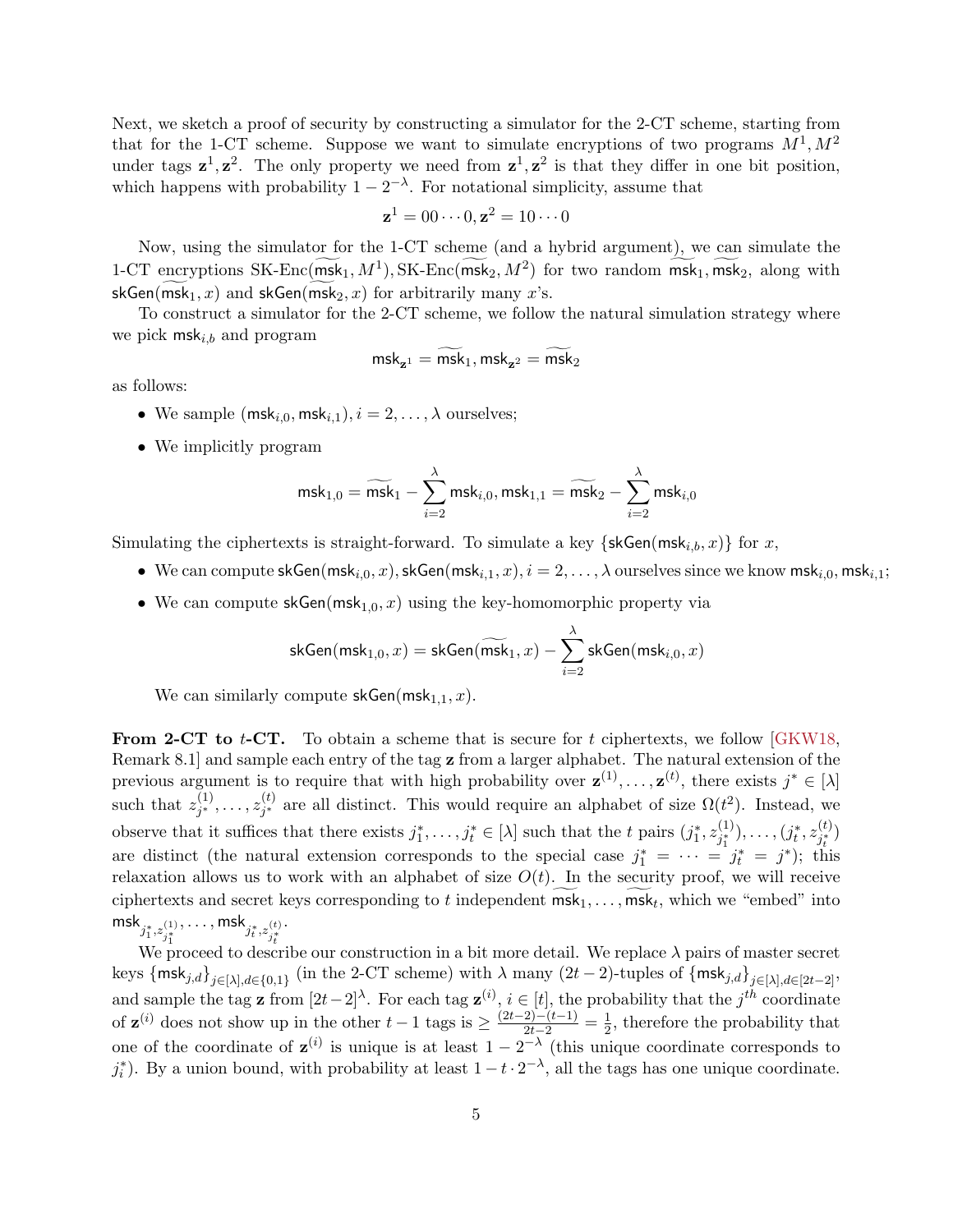## <span id="page-7-0"></span>1.4 Attribute-based Traitor Tracing

Finally, we very briefly describe our results on attribute-based traitor tracing. An attribute-based traitor-tracing (AB-TT) scheme is like an ABE with tracing capabilities. The key generation algorithm gives out secret keys  $sk_{f,i}$  for functions f with respect to some identity i. The encryption procedure encrypts a message  $m$  with respect to an attribute  $x$  and the resulting ciphertext can be correctly decrypted by  $sk_{f,i}$  if  $f(x) = 1$ . The identity i is completely irrelevant from the point of view of ABE correctness/security. The tracing algorithm is given a decoder  $D$  which is able to distinguish between the encryptions of some two messages  $m_0, m_1$  with respect to some attribute x. The goal is to recover some traitor i whose key  $\mathsf{sk}_{f,i}$  was used in the creation of the decoder and who is qualified to decrypt meaning that  $f(x) = 1$ . Note that there may be many other traitors that participate in the creation of the decoder and who are not qualified to decrypt (e.g., have keys  $\mathsf{sk}_{q,j}$  for some g such that  $g(x) = 0$ ) but the tracing algorithm must find a traitor who is qualified to decrypt.

We argue that catching a qualified user is the correct definition for tracing. For example, imagine that a system is setup such that for a certain attribute  $x$  corresponds to extremely sensitive information that only highly positioned individuals can access. By the ABE security properties, if a decoder  $D$  were discovered that could decrypt such ciphertexts it must be the case that such a highly positioned user contributed to it. It would be rather unsatisfying if a tracing algorithm were only able to finger a lower level individual that contributed to it. We note that such tracing definitions were considered in prior works  $[ADM<sup>+</sup>07, KS11, LCW13, LW15]$  $[ADM<sup>+</sup>07, KS11, LCW13, LW15]$  $[ADM<sup>+</sup>07, KS11, LCW13, LW15]$  $[ADM<sup>+</sup>07, KS11, LCW13, LW15]$  $[ADM<sup>+</sup>07, KS11, LCW13, LW15]$  $[ADM<sup>+</sup>07, KS11, LCW13, LW15]$  $[ADM<sup>+</sup>07, KS11, LCW13, LW15]$ , however, any black box tracing in such works required a  $\sqrt{n}$  factor of ciphertext blowup for *n* users which was inherited box tracing in such works required a  $\sqrt{n}$  factor of ciphertext blowup for *n* users which was inherited from [\[BSW06,](#page-26-4) [BW06\]](#page-26-5). We improve this to  $\mathsf{polylog}(n)$ , by constructing AB-TT from attribute-based mixed FE, which can be obtained from ABE and mixed-FE for all polynomial-time computations. For more details, we refer the reader to Section [5.](#page-19-0)

Additional related work on tracing Our work and comparisons focus on tracing schemes that are collusion resistant. Starting with [\[CFN94\]](#page-26-0) there existed many cryptosystems that would be collusion resistant up to t corrupted users where t was some parameter of system setup. See [\[ABP](#page-25-4)+17] and the references therein for further discussion of collusion bounded systems. Boneh, Sahai and Waters [\[BSW06\]](#page-26-4) gave the first collusion resistant tracing schemes with ciphertext size that was sublinear in the number of users n. They achieved ciphertext growth proportional to  $\sqrt{n}$ using composite order bilinear groups. Later variants [\[BW06,](#page-26-5) [GKSW10,](#page-26-6) [Fre10\]](#page-26-7) achieved similar ciphertext size under improved bilinear assumptions. Several years later Boneh and Zhandry [\[BZ14\]](#page-26-8) utilized indistinguishability obfuscation to achieve the ideal case where ciphertexts grow polynomially in  $log(n)$  and  $\lambda$ . However, indistinguishability obfuscation is not known from standard assumptions.

# <span id="page-7-1"></span>2 Preliminaries

Notations and terminology. In cryptography, the security parameter (denoted as  $\lambda$ ) is a variable that is used to parameterize the computational complexity of the cryptographic algorithm or protocol, and the adversary's probability of breaking security. An algorithm is "efficient" if it runs in (probabilistic) polynomial time over  $\lambda$ .

When a variable v is drawn randomly from the set S we denote as  $v \stackrel{\$}{\leftarrow} S$  or  $v \leftarrow U(S)$ ,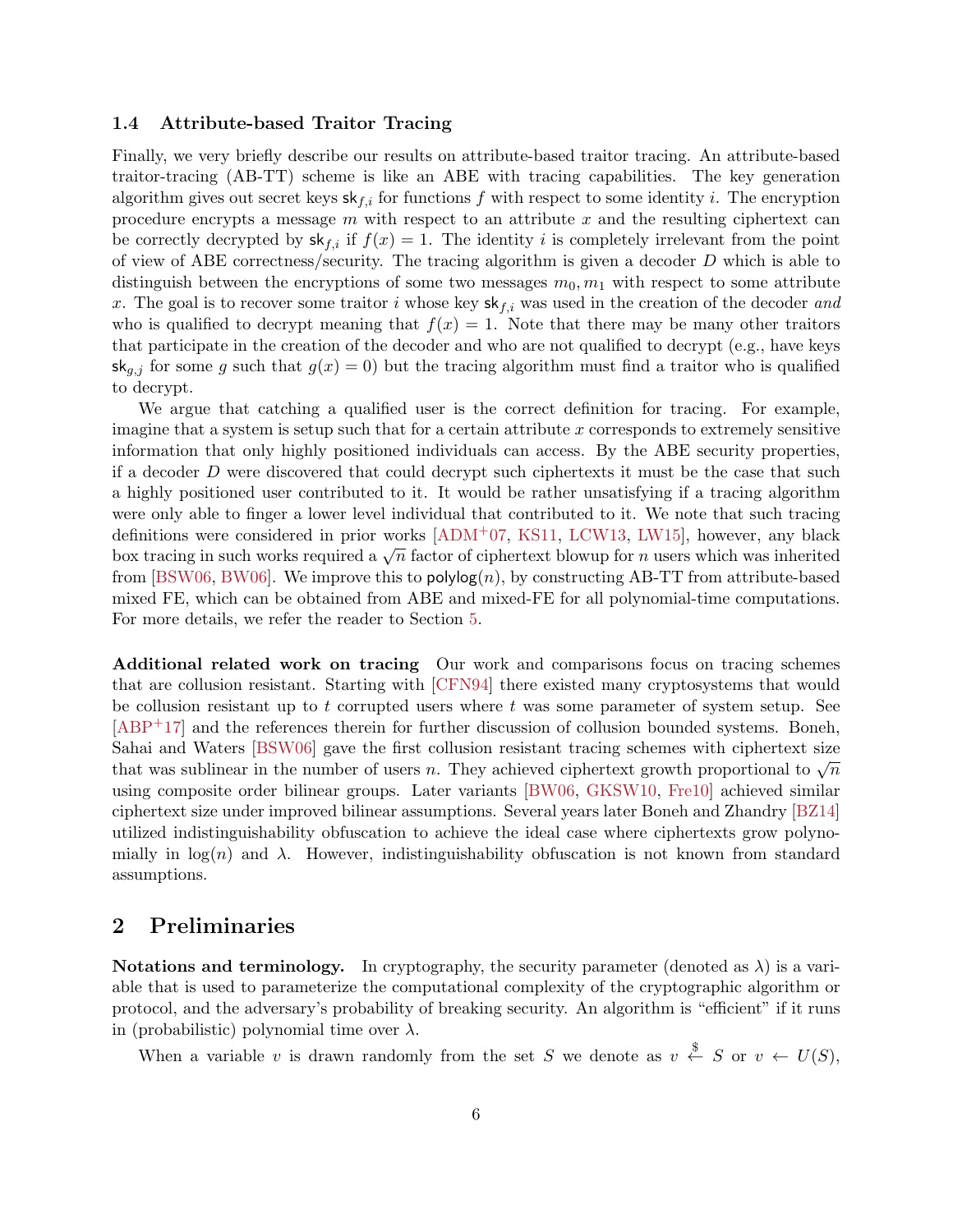sometimes abbreviated as v when the context is clear. We use  $\approx_s$  and  $\approx_c$  as the abbreviation for statistically close and computationally indistinguishable.

Let  $\mathbb{R}, \mathbb{Z}, \mathbb{N}$  be the set of real numbers, integers and positive integers. Denote  $\mathbb{Z}/(q\mathbb{Z})$  by  $\mathbb{Z}_q$ . For  $n \in \mathbb{N}$ ,  $[n] := \{1, ..., n\}$ . A vector in  $\mathbb{R}^n$  (represented in column form by default) is written as a bold lower-case letter, e.g. v. For a vector v, the  $i^{th}$  component of v will be denoted by  $v_i$ . A matrix is written as a bold capital letter, e.g. A. The  $i^{th}$  column vector of A is denoted  $a_i$ . The length of a vector is the  $\ell_p$ -norm  $\|\mathbf{v}\|_p = (\sum v_i^p)$  $\binom{p}{i}^{1/p}$ . The length of a matrix is the norm of its longest column:  $\|\mathbf{A}\|_p = \max_i \|\mathbf{a}_i\|_p$ . By default we use  $\ell_2$ -norm unless explicitly mentioned. When a vector or matrix is called "small", we refer to its norm.

## <span id="page-8-0"></span>2.1 Learning with errors

We recall the learning with errors problem.

**Definition 1** (Decisional learning with errors (LWE) [\[Reg09\]](#page-27-8)). For  $n, m \in \mathbb{N}$  and modulus  $q \geq 2$ , distributions for secret vectors, public matrices, and error vectors  $\theta, \pi, \chi \subseteq \mathbb{Z}_q$ . An LWE sample is obtained from sampling  $\mathbf{s} \leftarrow \theta^n$ ,  $\mathbf{A} \leftarrow \pi^{n \times m}$ ,  $\mathbf{e} \leftarrow \chi^m$ , and outputting  $(\mathbf{A}, \mathbf{s}^T \mathbf{A} + \mathbf{e}^T \mod q)$ .

We say that an algorithm solves  $LWE_{n,m,q,\theta,\pi,\chi}$  if it distinguishes the LWE sample from a random sample distributed as  $\pi^{n \times m} \times U(\mathbb{Z}_q^{1 \times m})$  with probability bigger than 1/2 plus non-negligible.

<span id="page-8-2"></span>**Lemma 2.1** (Standard form  $[Reg09, Pei09, BLP<sup>+</sup>13, PRS17]$  $[Reg09, Pei09, BLP<sup>+</sup>13, PRS17]$  $[Reg09, Pei09, BLP<sup>+</sup>13, PRS17]$  $[Reg09, Pei09, BLP<sup>+</sup>13, PRS17]$  $[Reg09, Pei09, BLP<sup>+</sup>13, PRS17]$  $[Reg09, Pei09, BLP<sup>+</sup>13, PRS17]$  $[Reg09, Pei09, BLP<sup>+</sup>13, PRS17]$ ). Given  $n \in \mathbb{N}$ , for any  $m = poly(n)$ ,  $q \leq 2^{\text{poly}(n)}$ . Let  $\theta = \pi = U(\mathbb{Z}_q)$ ,  $\chi = D_{\mathbb{Z}, \sigma}$  where  $\sigma \geq 2\sqrt{n}$ . If there exists an efficient (possibly quantum) algorithm that breaks  $LWE_{n,m,q,\theta,\pi,\chi}$ , then there exists an efficient (possibly quantum) algorithm for approximating SIVP and GapSVP in the  $\ell_2$  norm, in the worst case, to within  $\tilde{O}(nq/\sigma)$ factors.

We drop the subscripts of LWE when referring to standard form of LWE with the parameters specified in Lemma [2.1.](#page-8-2)

#### <span id="page-8-1"></span>2.2 Secret-key and Mixed Functional Encryption

 $t$ -CT SKFE. We begin with the definition for SKFE:

Definition 2 (Secret-key functional encryption (SKFE)). A secret-key functional encryption scheme for a class of functions  $\mathcal{F}_{\mu} = \{f : \{0,1\}^{\mu} \to \{0,1\}\}\$ is a tuple of probabilistic polynomial time (p.p.t) algorithms (Setup, skGen, skEnc, Dec) such that:

- Setup( $1^{\lambda}$ ) takes as input the security parameter  $1^{\lambda}$ , and outputs the master secret key msk and the public parameters pp.
- skGen(msk, m) takes as input msk and a message  $m \in \{0,1\}^{\mu}$ , and outputs a decryption key  $\mathsf{sk}_m$ .
- skEnc(msk, f) takes as input msk and a function  $f \in \mathcal{F}_{\mu}$ , and outputs a ciphertext ct.
- Dec(sk<sub>m</sub>, ct) takes as input sk<sub>m</sub> and ct, and outputs a single bit.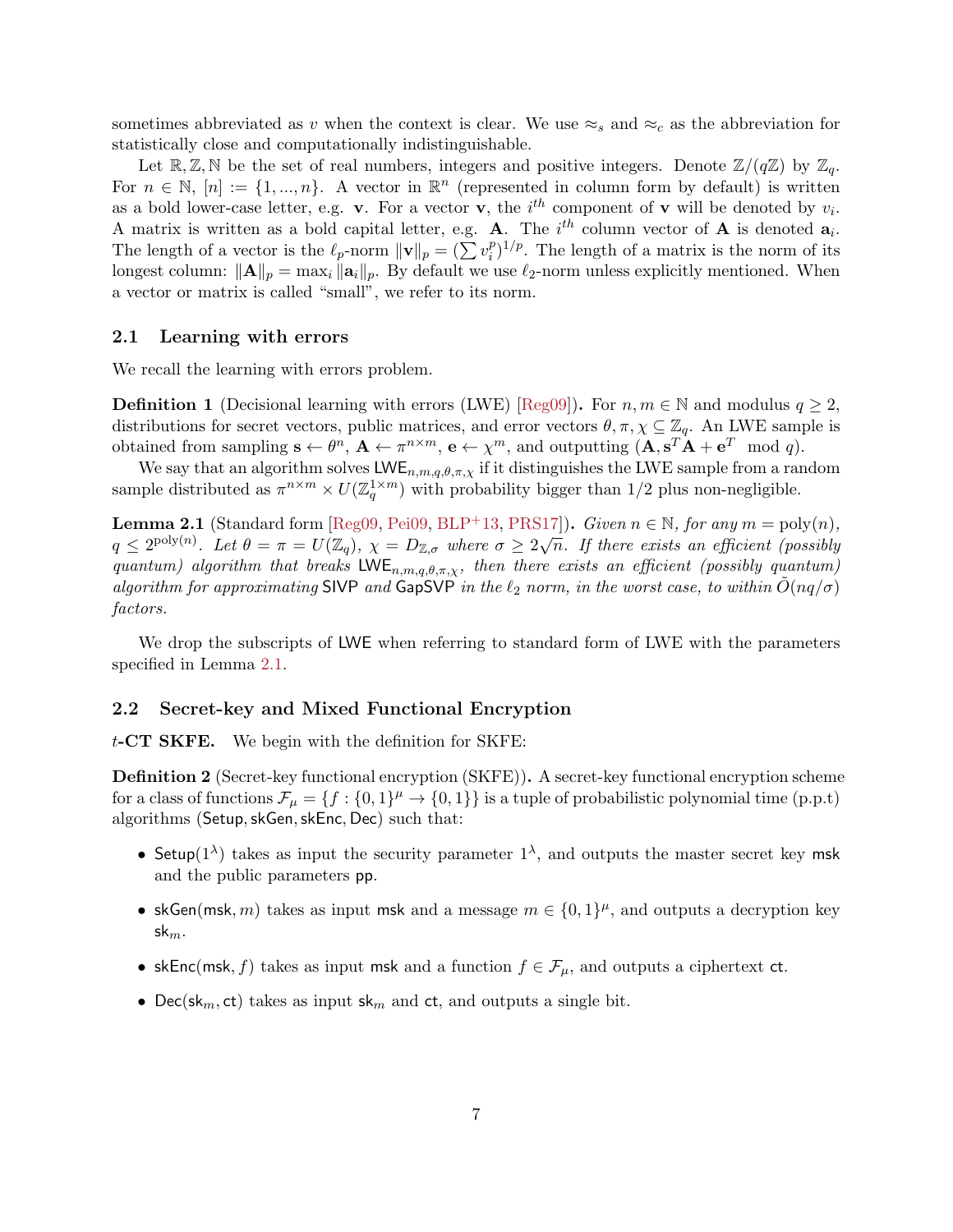**Correctness.** For every message  $m \in \{0,1\}^{\mu}$  and function  $f \in \mathcal{F}_{\mu}$  we have:

$$
\begin{aligned} \Pr[\mathsf{msk} \leftarrow & \mathsf{Setup}(1^{\lambda}); \ \mathsf{sk}_m \leftarrow \mathsf{skGen}(\mathsf{msk},m): \\ & \mathsf{Dec}(\mathsf{sk}_m,\mathsf{skEnc}(\mathsf{msk},f)) = f(m)] = 1-\text{negl}(\lambda), \end{aligned}
$$

where the probability is taken over the randomness of the algorithms Setup, skGen, skEnc, Dec.

Function-hiding security. For all p.p.t stateful algorithms Adv, there is a p.p.t. stateful algorithm Sim such that:

$$
\left\{\text{Experiment REAL}_{\text{Adv}}(1^{\lambda})\right\}_{\lambda \in \mathbb{N}} \approx_c \left\{\text{Experiment IDEAL}_{\text{Adv},\text{Sim}}(1^{\lambda})\right\}_{\lambda \in \mathbb{N}}
$$

where the real and ideal experiments of stateful algorithms  $\Delta dv$ ,  $\sin$  are as follows:

| Experiment REAL <sub>Adv</sub> $(1^{\lambda})$                   | Experiment IDEAL <sub>Adv.Sim</sub> $(1^{\lambda})$                                   |  |  |
|------------------------------------------------------------------|---------------------------------------------------------------------------------------|--|--|
| $msk \leftarrow Gen(1^{\lambda}),$                               | Sim $\leftarrow 1^{\lambda}$                                                          |  |  |
| For $i \in [t]$ :                                                | For $i \in [t]$ :                                                                     |  |  |
| Adv $\rightarrow f^{[i]}$ ;                                      | Adv $\rightarrow f^{[i]}$ ;                                                           |  |  |
| Adv $\leftarrow$ ct <sup>[i]</sup> = skEnc(pp, msk, $f^{[i]}$ ); | Adv $\leftarrow ct^{[i]} = Sim(1^{ f^{[i]} });$                                       |  |  |
| Repeat polynomially many times:                                  | Repeat polynomially many times:                                                       |  |  |
| Adv $\rightarrow$ m; Adv $\leftarrow$ skGen(pp, msk, m)          | Adv $\rightarrow$ m; Adv $\leftarrow$ Sim $(m, \left\{f^{[i]}(m)\right\}_{i\in [t]})$ |  |  |
| Adv $\rightarrow b$ ; Output b                                   | Adv $\rightarrow b$ ; Output b                                                        |  |  |

In the experiments, the adversary Adv can ask for t ciphertexts followed by polynomially many decryption key queries. Once Adv makes a ciphertext query for a function  $f \in \mathcal{F}_{\lambda}$ , in the real experiment Adv obtains the ciphertext generated by the secret-key encryption algorithm; in the ideal experiment Adv obtains the ciphertext generated by Sim given only the (circuit) size of f. Once Adv makes a message query m, in the real experiment Adv obtains  $\mathsf{sk}_m$  from the decryption key generation algorithm; in the ideal experiment, Adv obtains the decryption key generated by the simulator who is given m, and  $\{f^{[i]}(m)\}_{i\in[t]}$ . The output of the experiment is the final output bit of Adv.

Remark 2.2 (adaptive security). A t-CT SKFE scheme is called adaptively secure if the function and ciphertext queries can be made adaptively in any order. Some constructions achieve partially adaptive security and we will explicitly mention the restrictions.

t-CT mixed FE. We provide a simulation-based definition for t-ciphertext  $(t$ -CT) mixed-FE, which is same as the definition in [\[GKW18,](#page-27-0) Section 5] where it is referred to as  $(t-1)$ -bounded mixed-FE.

Definition 3 (Mixed functional encryption). A mixed functional encryption scheme for a class of functions  $\mathcal{F}_{\mu} = \{f : \{0,1\}^{\mu} \to \{0,1\}\}\$ is a tuple of probabilistic polynomial time (p.p.t) algorithms (Setup,skGen,skEnc, Dec, pkEnc) such that:

• (Setup,skGen,skEnc, Dec) are the same as SKFE.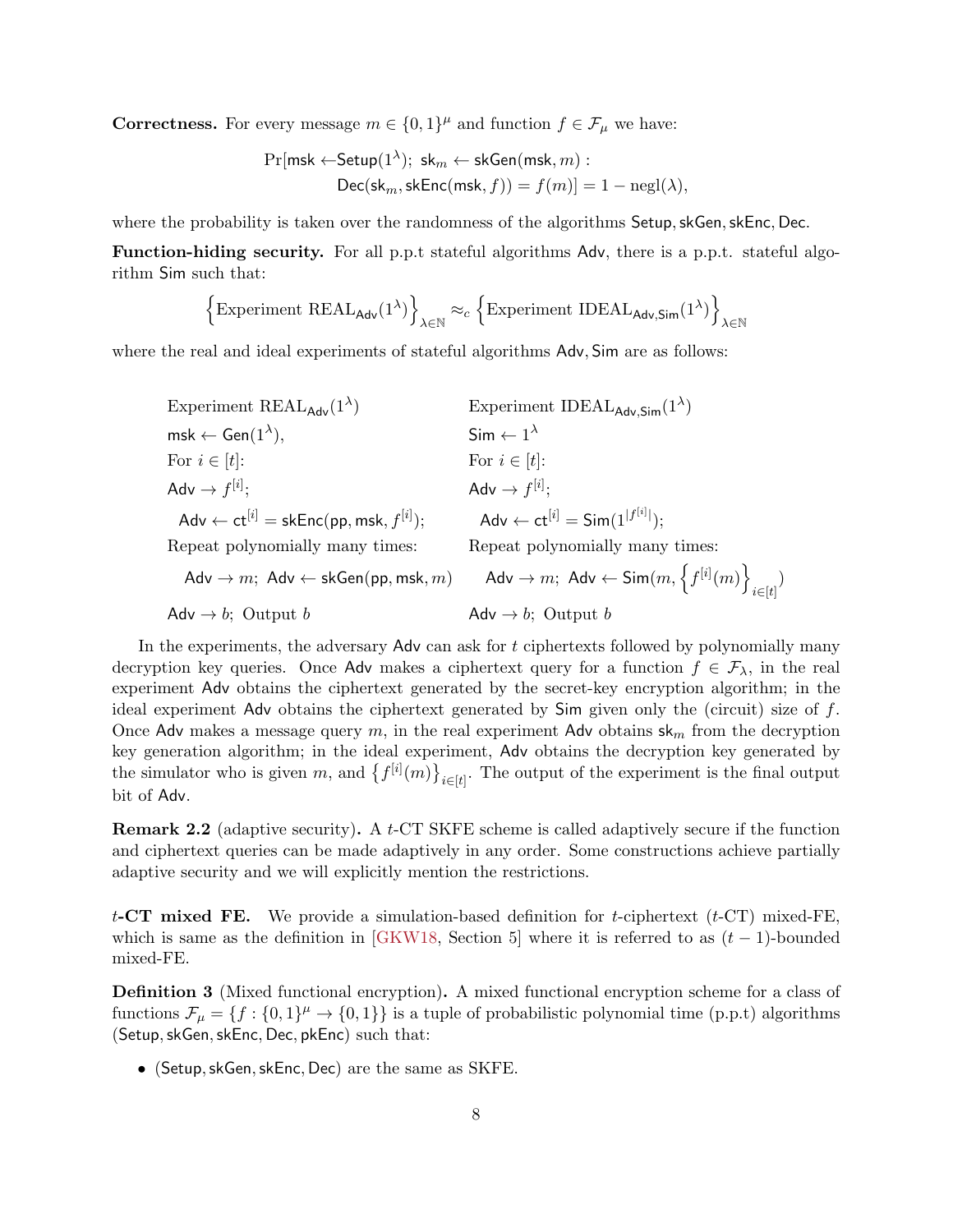• pkEnc(pp) takes as input pp, and outputs a ciphertext ct.

#### Correctness and Function-hiding security. Same as SKFE.

Public/secret-key mode indistinguishability. In addition to the security requirement above for a normal secret-key functional encryption, a mixed-FE further requires that for a function f queried to the encryption oracle, if for all message m queried by the adversary,  $f(m) = 1$  (the other potential  $t-1$  functions does not have to satisfy this requirement), then the secret-key ciphertext skEnc(msk,  $f$ ) is indistinguishable from a sample from  $pkEnc(pp)$ . Formally, we require that for all p.p.t stateful algorithms Adv, the following two experiments produce indistinguishable outputs:

$$
\left\{\text{Experiment SKEY}_{Adv}(1^{\lambda})\right\}_{\lambda \in \mathbb{N}} \approx_{c} \left\{\text{Experiment PKEY}_{Adv}(1^{\lambda})\right\}_{\lambda \in \mathbb{N}}
$$

The experiments are as follows:

Experiment SKEXP<sub>Adv</sub>(1<sup>λ</sup>)

\npp, msk ← Gen(1<sup>λ</sup>),

\nFor 
$$
i
$$
 in  $[i^* - 1]$ :

\nAdv  $\rightarrow f^{[i]}$ ;

\nAdv  $\leftarrow ct^{[i]} = skEnc(msk, f^{[i]});$ 

\nAdv  $\leftarrow t^{[i^*]} = skEnc(msk, f^{[i]});$ 

\nAdv  $\leftarrow ct^{[i^*]} = skEnc(msk, f^{[i^*]});$ 

\nAdv  $\leftarrow ct^{[i^*]} = skEnc(msk, f^{[i^*]});$ 

\nAdv  $\leftarrow ct^{[i^*]} = skEnc(msk, f^{[i^*]});$ 

\nAdv  $\leftarrow ct^{[i^*]} = pkEnc(pp);$ 

\nFor  $i$  in  $[i^* + 1, t]$ :

\nAdv  $\rightarrow f^{[i]}$ ;

\nAdv  $\leftarrow ct^{[i]} = skEnc(msk, f^{[i]});$ 

\nAdv  $\leftarrow ft^{[i]}$ ;

\nAdv  $\leftarrow ft^{[i]} = skEnc(msk, f^{[i]});$ 

\nAdv  $\leftarrow ct^{[i]} = skEnc(msk, f^{[i]});$ 

\nRepeat polynomially many times:

\nRedv  $\rightarrow m$ ; Adv  $\leftarrow skGen(msk, m)$ 

\nAdv  $\rightarrow m$ ; Adv  $\leftarrow skGen(msk, m)$ 

\nAdv  $\rightarrow b$ ; Output  $b$ 

\nAdv  $\rightarrow b$ ; Output  $b$ 

**Remark 2.3** (comparison with [\[GKW18\]](#page-27-0)). What we call a t-CT mixed FE is referred as a  $(t-1)$ query mixed FE in [\[GKW18\]](#page-27-0). In the latter, security is formalized using a indistinguishability-based paradigm. For the public/secret-key mode indistinguishability, they require that the two ciphertexts are indistinguishable given honestly generated secret keys from skGen.

# <span id="page-10-0"></span> $3$  t-CT mixed-FE from lockable obfuscation and t-CT SKFE

In this section, we present a construction of t-ciphertext mixed-FE for the class of all poly-time computable functions from any lockable obfuscation for all poly-time computable functions and t-ciphertext secret key functional encryption for all poly-time computable functions. Thus, our construction shows how to use lockable obfuscation to generically add a public-key oblivious sampling mode to a SKFE.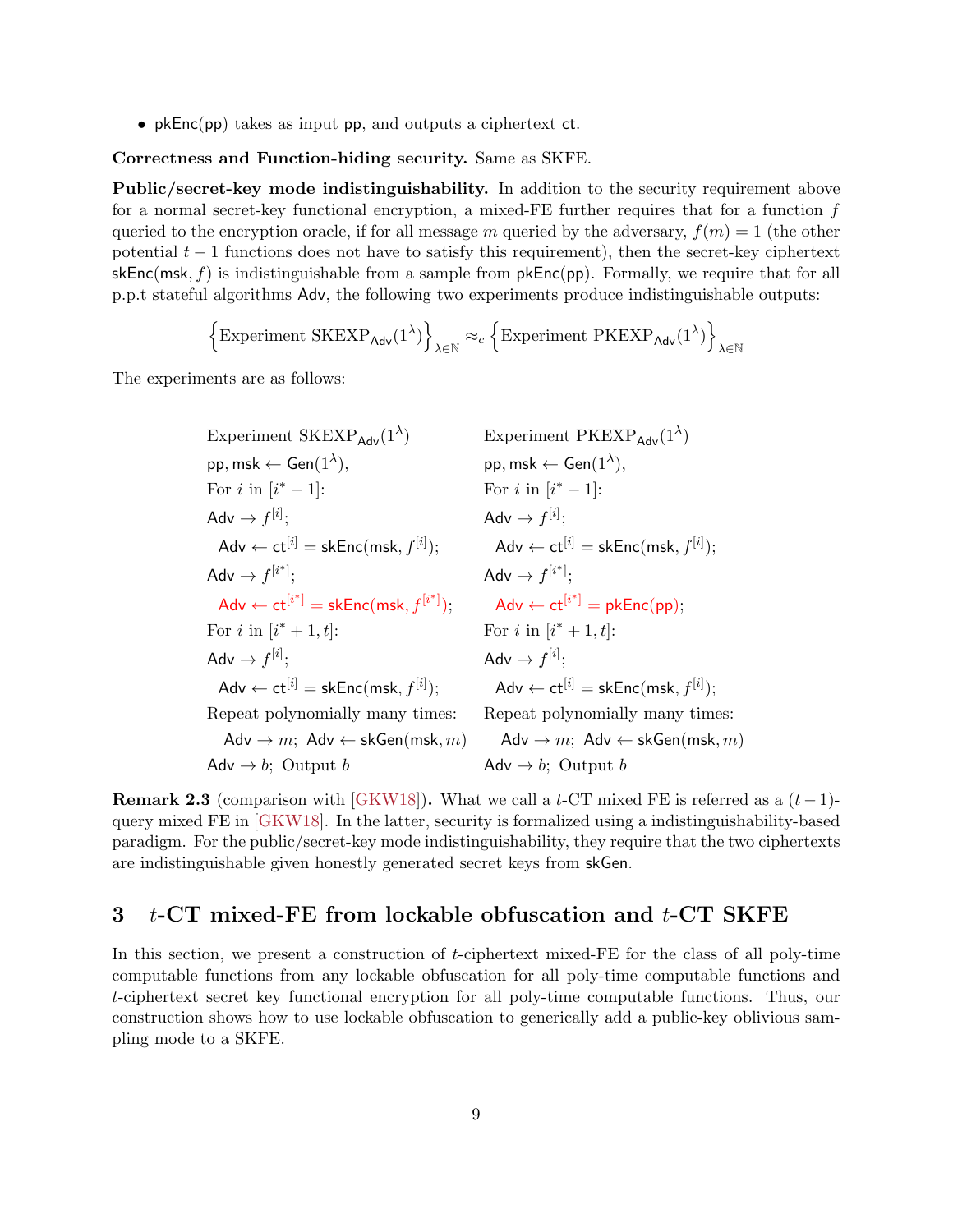#### <span id="page-11-0"></span>3.1 Lockable obfuscation

Recall the definition of lockable obfuscation from [\[GKW17,](#page-27-2) [WZ17\]](#page-27-3).

Definition 4 (Lockable (or compute-and-compare) obfuscation). Consider a family of functions  $\mathcal{F} = {\{\mathcal{F}_{\lambda}\}}_{\lambda \in \mathbb{N}}$  where  $\mathcal{F}_{\lambda} = {\{f : \{0,1\}^{\ell(\lambda)} \rightarrow \{0,1\}^{\nu(\lambda)}\}}$ ,  $\nu(\lambda) = \omega(\log \lambda)$ . A lockable obfuscator takes a function  $f \in \mathcal{F}$  and a target  $\alpha \in \{0,1\}^{\nu}$ , outputs an obfuscated program Obf[f,  $\alpha$ ] which satisfies the following properties:

**Functionality.** Obf $[f, \alpha]$  takes an input  $x \in \{0, 1\}^{\ell}$ , output 1 if  $f(x) = \alpha$ ;  $\bot$  otherwise.

Virtual black-box security. A lockable obfuscator is said to satisfy virtual black-box security if there is a p.p.t. simulator S such that for all  $f \in \mathcal{F}$ ,

$$
\mathsf{Obf}[f,\alpha] \approx_c S(1^{\lambda},1^{|f|})
$$

over  $\alpha \stackrel{\$}{\leftarrow} \{0,1\}^{\nu}$  and the randomness of the obfuscator and S.

## <span id="page-11-1"></span>3.2 The Mixed-FE Construction

<span id="page-11-3"></span>**Construction 3.1.** Given a  $t$ -CT SKFE  $FE = (FE.Gen, FE.skGen, FE.skEnc, FE.Dec)$  and a lockable obfuscator Obf, construct a t-CT mixed-FE as follows.

- Setup( $1^{\lambda}$ ) runs FE.msk  $\leftarrow$  FE.Gen( $1^{\lambda}$ ), and treat it as the master secret key.
- skGen(msk, x) outputs  $\mathsf{FE}.\mathsf{sk}_x \leftarrow \mathsf{FE}.\mathsf{skGen}(\mathsf{FE}.\mathsf{msk}, x)$ .
- pkEnc(pp) outputs the simulated code for the lockable obfuscation  $Obf.S(1^{\lambda}, 1^{\text{poly}(|f|)}).$
- skEnc(msk, f) samples a random string  $\alpha \leftarrow \{0,1\}^{\lambda}$ , runs FE.ct $_H \leftarrow$  FE.skEnc(msk,  $H_{\alpha,f}$ ) where  $H_{\alpha,f}$  computes the following multiple-output-bit functionality

$$
H_{\alpha,f}(x) = \begin{cases} \alpha & \text{if } f(x) = 0\\ 0 & \text{else} \end{cases}
$$

.

Then, produce the lockable obfuscation  $\text{Obf}[P_{\text{FE,ct}_H}, \alpha]$  as the ciphertext, where  $P_{\text{FE,ct}_H}(Y)$ computes FE.Dec(FE.ct<sub>H</sub>, Y).

• Dec(sk<sub>x</sub>, ct) parses sk<sub>x</sub> as FE.sk<sub>x</sub>, and ct as Obf[ $P_{\sf FE,ct_H}, \alpha$ ], outputs Obf[ $P_{\sf FE,ct_H}, \alpha$ ](FE.sk<sub>x</sub>).

# <span id="page-11-2"></span>3.3 The security analysis

**Theorem 3.2.** Construction [3.1](#page-11-3) is a t-CT mixed-FE assuming the underlying obfuscator Obf is a lockable obfuscation and FE is a t-CT secure secret-key FE.

The only additional property (compared to a normal SKFE) is the indistinguishability of the public-key and the secret-key ciphertext for a function f s.t. for all x queried in the game,  $f(x) = 1$ . The intuition is that in that case, the  $\alpha$  in the SKFE ciphertexts is hidden following the plain SKFE security. Therefore the  $\alpha$  in the lockable obfuscation target is random and independent, and we can trigger the simulation security of the lockable obfuscation.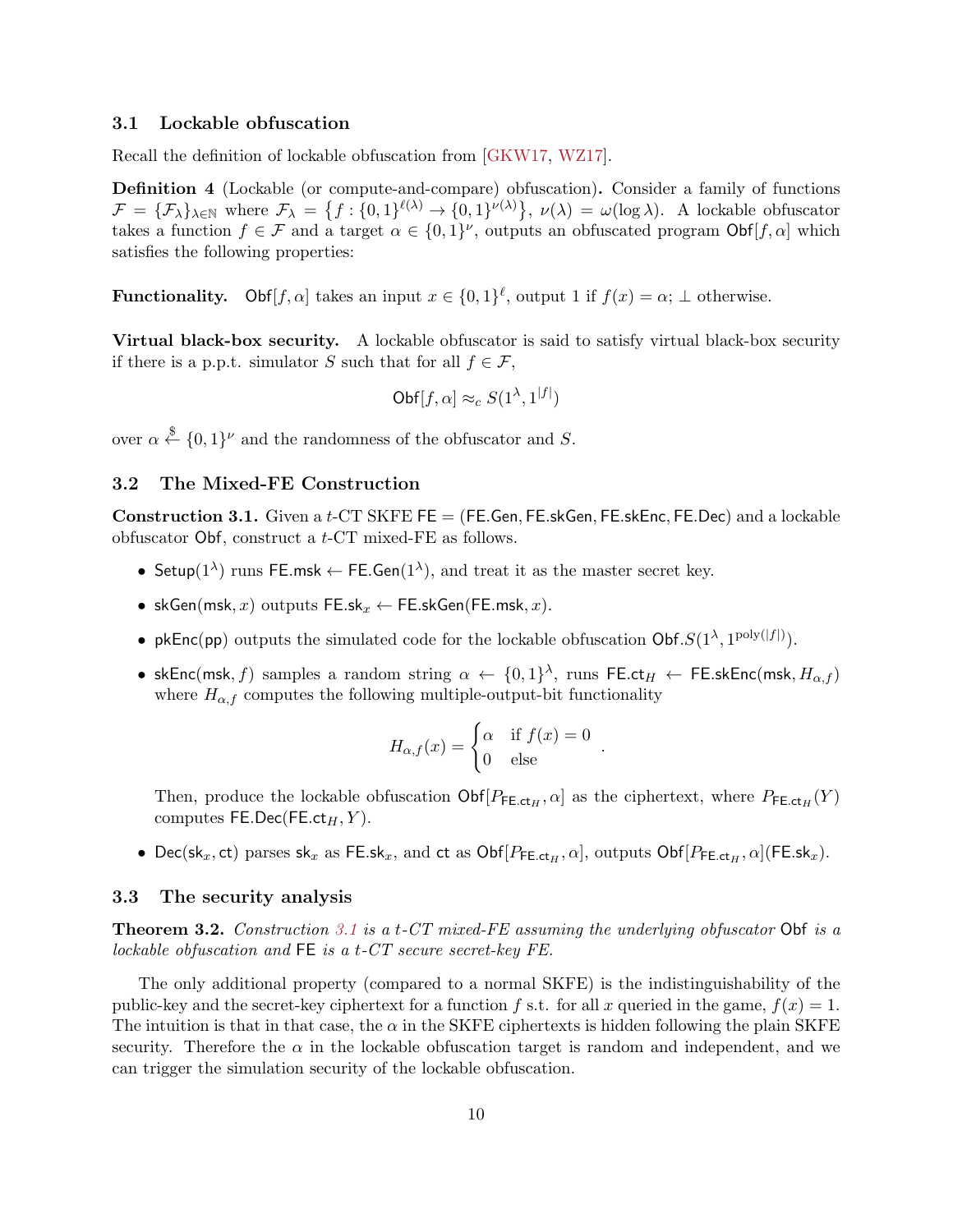*Proof.* We prove the indistinguishability of the public and secret-key modes.

Consider the following intermediate distribution for the t-CT mixed-FE experiment. Once Adv makes a ciphertext query for a function  $f^{(i)} \in \mathcal{F}_{\lambda}, i \in [t]$ , the challenger responds by sampling a random string  $\alpha^{(i)} \leftarrow \{0,1\}^{\lambda}$ , runs FE.ct $_H \leftarrow$  FE.Sim $(1^{\text{poly}|H_{f^{(i)}}|})$ . Then produces the lockable obfuscation  $\text{Obf}[P_{\text{FE,ct}_H}, \alpha^{(i)}]$  as the ciphertext, where  $P_{\text{FE,ct}_H}(Y)$  computes FE.Dec(FE.ct<sub>H</sub>, Y). Once Adv makes a message query m, the challenger responds with a decryption key FE.sk<sub>m</sub>  $\leftarrow$ FE.Sim $(m, \left\{1^{(i)}\right\}_{i \in [t]})$ .

So if there is an adversary that distinguishes the real distribution and the intermediate distribution, then there is an adversary that breaks the simulation security for the t-CT SKFE. If there is an adversary that distinguishes the intermediate distribution from the public key mode, then we build an adversary that breaks the lockable obfuscation, due to the fact that the  $P_{\text{FE,ct}}$  in the intermediate distribution does not depend on  $\alpha^{(i)}$ .  $\Box$ 

# <span id="page-12-0"></span>4 t-CT mixed-FE from key-homomorphic private constrained PRF

In this section we present a construction of mixed-FE from key-homomorphic PCPRF.

#### <span id="page-12-1"></span>4.1 Background of key-homomorphic private constrained PRFs

We first give the definition of a key-homomorphic private constrained PRF, which literally combines key-homomorphism [\[BLMR13\]](#page-25-2) with private constrained PRFs [\[BLW17,](#page-25-6) [CC17\]](#page-26-1). For the purpose of this paper we work with the KHPCPRFs that satisfy the simulation-based definition given one constrained key and many input queries. We then explain that the PCPRF constructions in [\[CC17,](#page-26-1) [BTVW17,](#page-26-2) [CVW18\]](#page-26-3) satisfy an approximate version of key-homomorphism, which suffices for constructing mixed-FE.

Definition 5 (Key-homomorphic private constrained PRF (KHPCPRF)). Consider a family of functions  $\mathcal{F} = {\{\mathcal{F}_{\lambda}\}}_{\lambda \in \mathbb{N}}$  where  $\mathcal{F}_{\lambda} = {F_k : D_{\lambda} \to R_{\lambda}\}$ , along with a tuple of efficient functions (ppGen, skGen, Constrain, Eval, Constrain.Eval). For a constraint family  $C = \{C_\lambda = \{C: D_\lambda \to \{0,1\}\}\}_{\lambda \in \mathbb{N}},$ 

- The public parameter generation algorithm  $ppGen(1^{\lambda}, \mathcal{F}_{\lambda})$  takes the security parameter  $\lambda$  and the description of the constraint class  $\mathcal{F}_{\lambda}$ , generates the public parameter pp.
- The secret key generation algorithm skGen( $1^{\lambda}$ , pp) takes the security parameter  $\lambda$ , and the public parameter pp, generates the secret key sk.
- The evaluation algorithm Eval(sk, x) takes sk, an input x, outputs  $F_{\text{sk}}(x)$ .
- The constraining algorithm Constrain( $1^{\lambda}$ , pp, sk, C) takes sk, a constraint  $C \in \mathcal{C}_{\lambda}$ , outputs the constrained key  $ck_C$ .
- The constrained evaluation algorithm Constrain.Eval(ck<sub>C</sub>, x) takes a constrained key ck<sub>C</sub>, an input x, outputs  $F_{\mathsf{ck}_C}(x)$ .

 $\mathcal F$  is called a family of key-homomorphic private constrained PRF for C if it satisfies the following properties: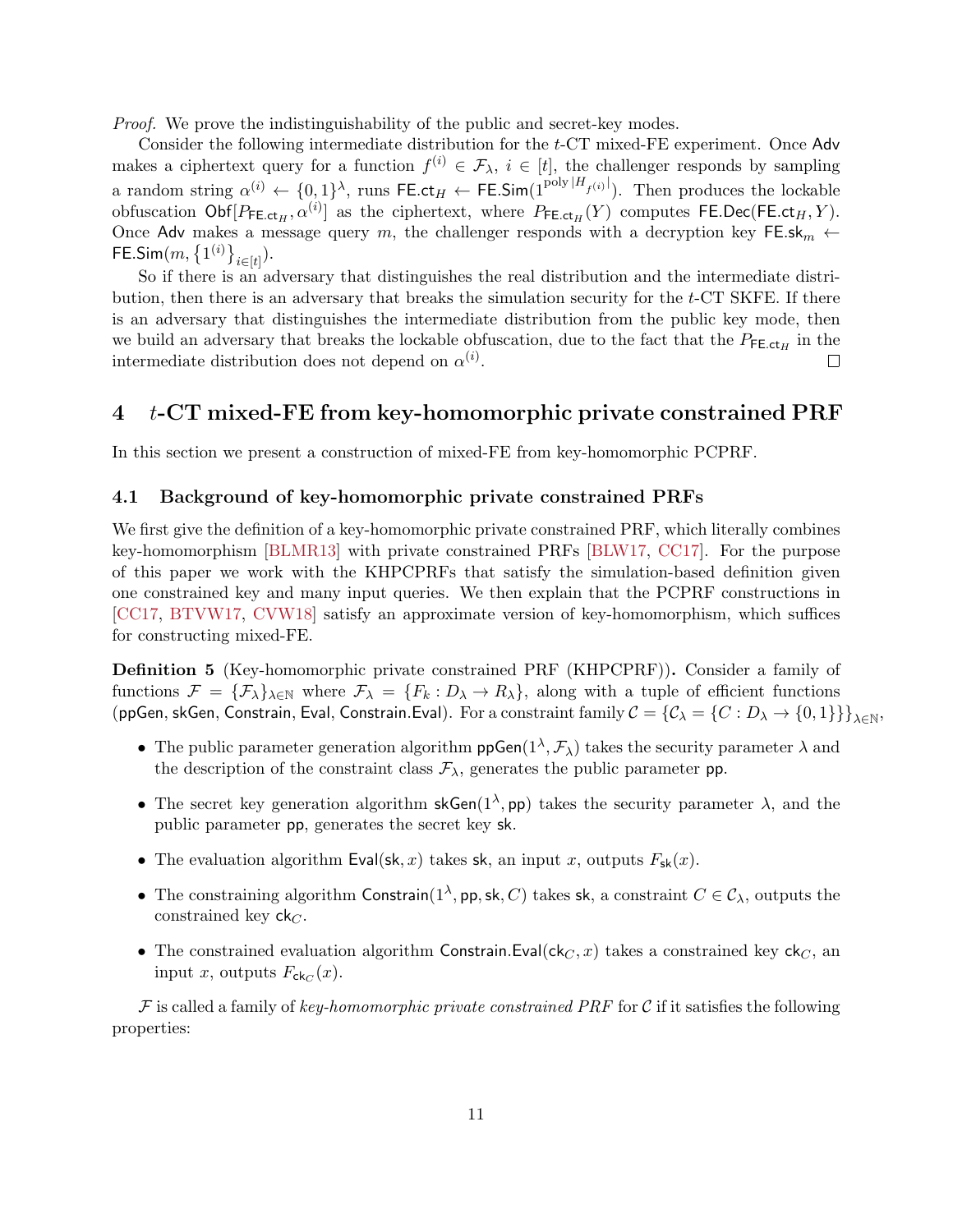**Functionality preservation for**  $C(x) = 0$ . For any constraint  $C \in C_\lambda$ , any input  $x \in D_\lambda$  s.t.  $C(x) = 0,$ 

$$
\Pr[\mathsf{Eval}(\mathsf{sk}, x) = \mathsf{Constrain}.\mathsf{Eval}(\mathsf{ck}_C, x)] \ge 1 - \mathrm{negl}(\lambda),
$$

where the probability is taken over the randomness in algorithms **ppGen**, skGen and Constrain.

Pseudorandomness and constraint-hiding. For any polynomial time algorithm Adv, there is a polynomial time algorithm Sim such that:

$$
\left\{ \text{Experiment REAL}_{\text{Adv}}(1^{\lambda}) \right\}_{\lambda \in \mathbb{N}} \approx_c \left\{ \text{Experiment IDEAL}_{\text{Adv},\text{Sim}}(1^{\lambda}) \right\}_{\lambda \in \mathbb{N}}
$$

.

where the ideal and real experiments are defined as follows. In the experiments the adversary can ask a single constraint query followed by polynomially many input queries. Once Adv makes the constraint query  $C \in \mathcal{C}_{\lambda}$ , in the real experiment Adv obtains the constrained key generated by the constraining algorithm; in the ideal experiment Adv obtains a key generated by Sim, whereas Sim is given only the size of C. Once Adv makes an input query x, Adv is expected to provide a bit  $d_x$  indicating the value of  $C(x)$ . In the real experiment Adv obtains the unconstrained function value at x. In the ideal experiment Sim learns the indicator bit  $d_x$ ; if  $d_x = 0$  then Adv gets a value generated by Sim, and if  $d_x = 1$  then Adv obtains a random value from the range R of the function. The output of the experiment is the final output bit of Adv.

| Experiment REAL <sub>Adv</sub> $(1^{\lambda})$                  | Experiment IDEAL <sub>Adv.Sim</sub> $(1^{\lambda})$ |
|-----------------------------------------------------------------|-----------------------------------------------------|
| $pp \leftarrow ppGen(1^{\lambda}),$                             | Sim $\leftarrow 1^{\lambda}$                        |
| $\mathsf{sk} \leftarrow \mathsf{skGen}(1^\lambda,\mathsf{pp}),$ | Sim $\leftarrow 1^{\lambda}$                        |
| Adv $\rightarrow C$ ;                                           | Adv $\rightarrow C$ ;                               |
| Adv $\leftarrow$ Constrain(pp, sk, C)                           | Adv $\leftarrow$ Sim $(1^{ C })$                    |
| Repeat :                                                        | Repeat:                                             |
| Adv $\rightarrow x$ ; $y = \text{Eval}(\textsf{sk}, x)$         | Adv $\rightarrow x$ ; $y = Sim(x, d_x)$             |
| Adv $\leftarrow$ y                                              | if $d_x = 1$ then $y = U(R)$ ; Adv $\leftarrow y$   |
| Adv $\rightarrow b$ ; Output b                                  | Adv $\rightarrow b$ ; Output b                      |

Key-homomorphism for the SK. Let  $\circ$  denote the group operation. For  $pp \leftarrow ppGen(1^{\lambda}, \mathcal{F}_{\lambda}),$  $\mathsf{sk}_1, \mathsf{sk}_2 \leftarrow \mathsf{skGen}(1^\lambda, \mathsf{pp}), \text{ and any input } x \in D_\lambda.$ 

$$
\Pr[\mathsf{Eval}(\mathsf{sk}_1 \circ \mathsf{sk}_2, x) = \mathsf{Eval}(\mathsf{sk}_1, x) \circ \mathsf{Eval}(\mathsf{sk}_2, x)] \ge 1 - \mathrm{negl}(\lambda).
$$

The distribution requirement on the secret keys. Let  $\circ$  denote the group operation. We additionally require that for  $\mathsf{pp}\leftarrow \mathsf{ppGen}(1^\lambda,\mathcal{F}_\lambda),$  for  $\mathsf{sk}_1,\mathsf{sk}_2,\mathsf{sk}'$  sampled from  $\mathsf{skGen}(1^\lambda,\mathsf{pp})$  with independent randomness,  $sk_1 \circ sk_2$ ,  $sk_1 \circ (-sk_2)$ , and  $sk'$  are from the same distribution.

Almost key-homomorphic PCPRF and the LWE-based constructions. The existing LWE-based PCPRFs satisfies the notion of almost-key-homomorphism. For simplicity we focus on the case where the range of the PRF is  $\mathbb{Z}_p^n$  for  $n, p \in \mathbb{N}$ , and let the operation be +, which is what the LWE-based PCPRFs work with.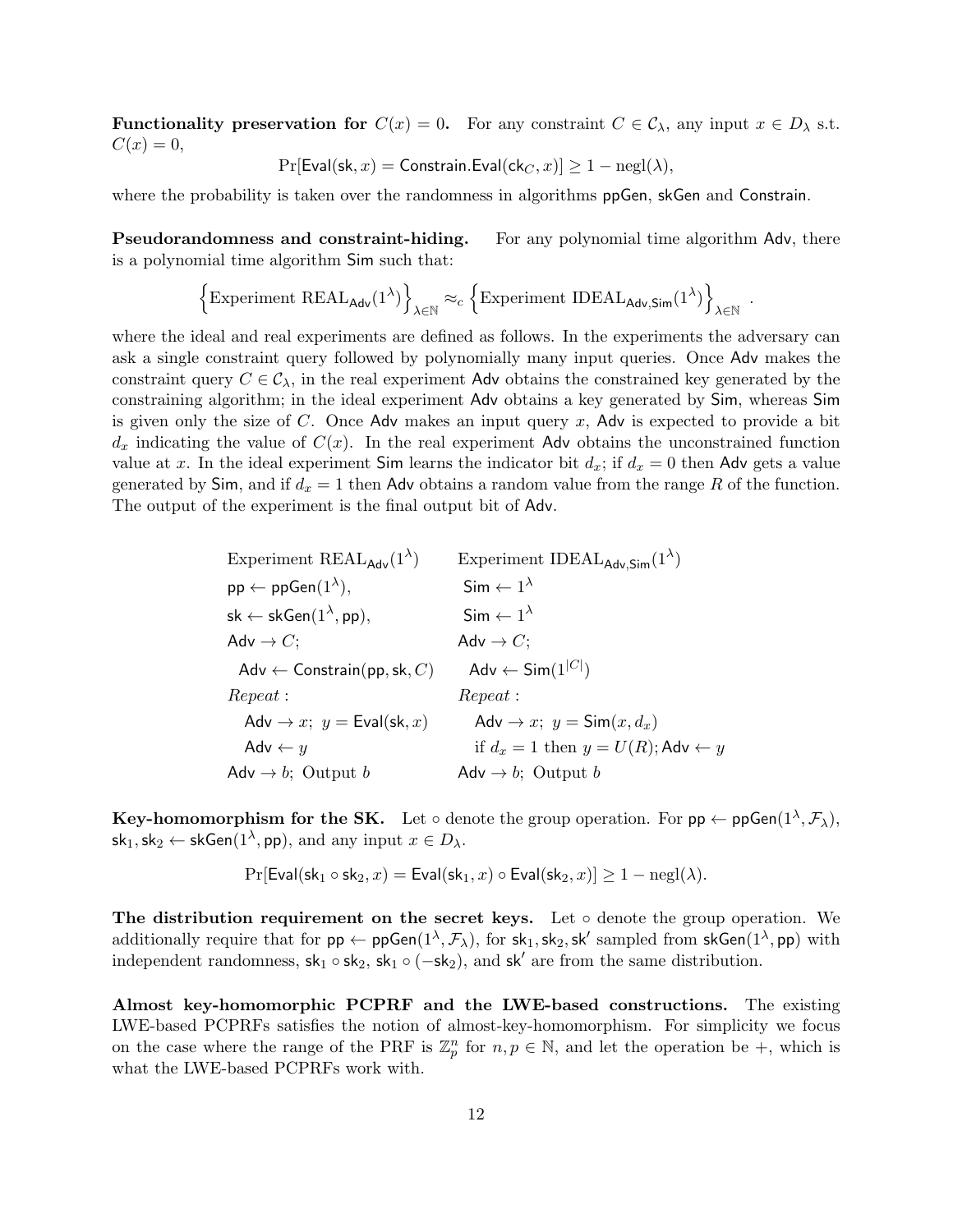**Definition 6** (Almost-key-homomorphism). For  $B, p, n \in \mathbb{N}$  such that  $B < p$ . Let + be the group operation. A family of PRFs  $\mathcal{F} = {\{\mathcal{F}_\lambda\}}_{\lambda \in \mathbb{N}}$  with domain  $D_\lambda$  and range  $\mathbb{Z}_p^n$  is called B-almost-keyhomomorphic if for  $\mathsf{pp} \leftarrow \mathsf{ppGen}(1^\lambda,\mathcal{F}_\lambda), \, \mathsf{sk}_1,\mathsf{sk}_2 \leftarrow \mathsf{skGen}(1^\lambda,\mathsf{pp}), \text{ and any input } x \in D_\lambda.$ 

 $\|\text{Eval}(\textsf{sk}_1, x) + \text{Eval}(\textsf{sk}_2, x) - \text{Eval}(\textsf{sk}_1 \circ \textsf{sk}_2, x)\|_{\infty} \leq B$ 

Next we briefly explain how to set the parameters for the existing lattice-based PCPRFs to achieve almost-key-homomorphism.

Let  $q > p \geq 2$  be the moduli. In all the LWE-based PCPRF constructions, the evaluation algorithms first work entirely over  $\mathbb{Z}_q^n$ , then finalize by applying a (coordinate-wise) rounding operation  $[a]_p : \mathbb{Z}_q \to \mathbb{Z}_p$  by multiplying a by  $p/q$  and rounding the result to the nearest integer. For any  $a, b \in \mathbb{Z}_q$ , we have

$$
|\left\lfloor a\right\rfloor_p + \left\lfloor b\right\rfloor_p - \left\lfloor a+b\right\rfloor_p \mid \le 1
$$

For the two PCPRF constructions [\[CC17,](#page-26-1) [CVW18\]](#page-26-3) for branching programs from the GGH15 approach  $[GGH15]$ . Let h be the length of the branching program (i.e. the number of indexes),  $\ell$  be the bit-length of the input, and  $\pi$  be the index-to-input mapping. Recall that the (secretkey) evaluation algorithm takes as input a sequence of matrices  $\left\{ \mathbf{S}_{i,b} \in Z_q^{n \times n} \right\}_{i \in [h],b}$  and a vector **a** sampled uniformly random from  $\mathbb{Z}_q^n$ , computes the output on  $x \in \{0,1\}^{\ell}$  as

$$
\mathbf{y} = \left\lfloor \prod_{i \in [h]} \mathbf{S}_{i, x_{\pi(i)}} \cdot \mathbf{a} \right\rfloor_p
$$

By treating **a** as the secret key, the matrices in  $\{\mathbf{S}_{i,b} \in Z_q^{n \times n}\}_{i \in [h],b}$  as the public parameters (which is explicit proved in [\[CVW18\]](#page-26-3) and generalizable to the setting in [\[CC17\]](#page-26-1)), we have 1-almostkey-homomorphism since for all  $x \in \{0,1\}^{\ell}$ ,

$$
\left\lfloor \prod_{i \in [h]} \mathbf{S}_{i, x_{\pi(i)}} \cdot \mathbf{a}_1 \right\rfloor_p + \left\lfloor \prod_{i \in [h]} \mathbf{S}_{i, x_{\pi(i)}} \cdot \mathbf{a}_2 \right\rfloor_p \in \left\lfloor \prod_{i \in [h]} \mathbf{S}_{i, x_{\pi(i)}} \cdot (\mathbf{a}_1 + \mathbf{a}_2) \right\rfloor_p + \{-1, 0, 1\}
$$

So setting  $p$  to be a bit larger than the appropriated number of key addition suffices for achieving a meaningful key-homomorphism. The distribution property holds since the secret key is sampled uniformly random from  $\mathbb{Z}_q^n$ .

For the PCPRF constructions for all poly-size circuits in [\[BTVW17\]](#page-26-2), the first construction [\[BTVW17,](#page-26-2) Section 4] satisfies almost-key homomorphism and the distribution requirement. Very briefly, the construction uses a secret key **s** sampled uniformly random from  $\mathbb{Z}_q^n$ , and a set of matrices in the public parameter  $pp$ . The evaluator takes an input x and  $pp$ , derives a matrix  $\textsf{pp}(x)$  which is independent of the secret key, then computes  $\left[\mathbf{s}^T\cdot\mathbf{pp}(x)\right]_p$ . The approximate-key homomorphism and the distribution property follow immediately.

Remark 4.1. One can also define key-homomorphism for the constrained keys in the natural way, although it is not used in this paper. Let us remark that the constrained keys of the PCPRFs from [\[CC17,](#page-26-1) [CVW18\]](#page-26-3) are also key-homomorphic.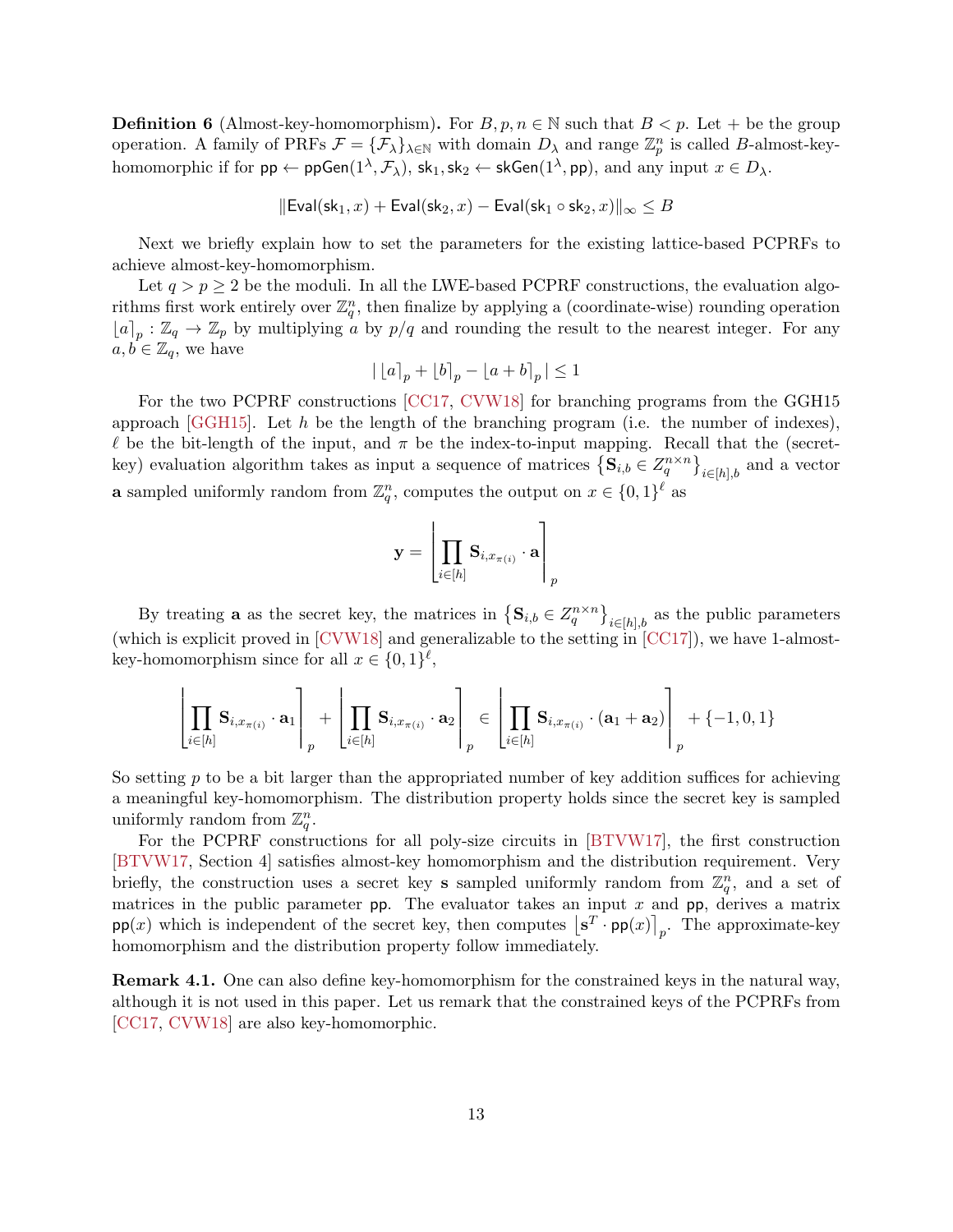## <span id="page-15-0"></span>4.2 Constructing t-CT mixed-FE from KHPCPRF

Next we construct a t-CT secure mixed-FE from key-homomorphic PCPRF. The construction achieves t-CT security with a  $O(t)$  blow-up in the size of the functional decryption key, which is smaller than the other existing secret-key functional encryptions with bounded collusion.

We first describe the construction of a mixed-FE from a PCPRF with exact key-homomorphism, then explain how to modify the construction and security analysis slightly to work with the LWEbased almost-key-homomorphic PCPRFs.

Let us remark that the construction and security analysis for a 1-CT secure mixed-FE from PCPRF (even without key-homomorphism) is implicit in [\[CC17,](#page-26-1) Section 6] and is explained in the introduction. So we deal with the case of  $2 \le t \le \text{poly}(\lambda)$  directly.

Let  $\mathcal{T} = \{1, 2, ..., 2t - 2\}$ . The idea is to pick  $\lambda \times (2t-2)$  independently sampled secret keys for the KHPCPRF scheme, denote each of them as  $\mathsf{sk}_{i,d}, j \in [\lambda], d \in \mathcal{T}$ . To generate a ciphertext for a function f, pick a random vector  $\mathbf{z} \in \mathcal{T}^{\lambda}$ , and encrypt the function f in the constrained key derived from the secret key  $\sum_{j\in[\lambda]}$  sk<sub>j,zj</sub>. We then prove each encryption is a constrained key derived from an independently generated master secret key with overwhelming probability.

<span id="page-15-1"></span>**Construction 4.2.** Given a key-homomorphic PCPRF  $\mathsf{F}$  with group operation  $+$ , domain D and range R, construct a t-CT secure mixed-FE MFE as follows.

- MFE.Setup(1<sup> $\lambda$ </sup>) runs F.ppGen(1<sup> $\lambda$ </sup>) to generate F.pp. Then runs F.skGen(1<sup> $\lambda$ </sup>, pp) for  $\lambda \cdot (2t-2)$ times with independent randomness, denote the resulting set of secret keys as  $\{\mathsf{F}.\mathsf{sk}_{j,d}\}_{j\in[\lambda],d\in\mathcal{T}}$ . Let MFE.msk := F.pp,  ${F.\mathsf{sk}_{j,d}}_{j\in[\lambda],d\in\mathcal{T}}$ , let MFE.pp := F.pp.
- MFE.skGen(MFE.msk, x) takes a message  $x \in D_\lambda$ , outputs

$$
\mathsf{sk}_x = x, \left\{ \mathsf{F}.\mathsf{Eval}(\mathsf{F}.\mathsf{sk}_{j,d}, x) \right\}_{j \in [\lambda], d \in \mathcal{T}}.
$$

• MFE.skEnc(MFE.msk,  $f)$  samples  $\mathbf{z}\overset{\$}{\leftarrow}\mathcal{T}^{\lambda}.$  Then let  $\mathsf{F}.\mathsf{sk}_f=\sum_{j\in[\lambda]} \mathsf{F}.\mathsf{sk}_{j,z_j}.$  Outputs

$$
ct_f = z
$$
, F.Constrain(F.pp, F.sk<sub>f</sub>, f).

• MFE.pkEnc(MFE.pp) runs the simulator of F on the size of the maximum constraint  $1^{|C_\lambda|}$  to generate a simulated constrained key F.Sim.ck, outputs

$$
\mathsf{ct}_f = \mathbf{z} \stackrel{\$}{\leftarrow} \mathcal{T}^\lambda, \mathsf{F}.\mathsf{Sim}.\mathsf{ck}
$$

• MFE.Dec(sk<sub>x</sub>, ct<sub>f</sub>) parses sk<sub>x</sub> as  $x$ ,  ${y_{j,d}}_{j \in [\lambda], d \in \mathcal{T}}$  and ct<sub>f</sub> as  $z$ , ck<sub>f</sub>, outputs

$$
\begin{cases}\n0 & \text{if } \mathsf{F}.\mathsf{Constrain}.\mathsf{Eval}(\mathsf{ck}_f, x) = \sum_{j \in [\lambda]} y_{j,z_j} \\
1 & \text{else}\n\end{cases}.
$$

**Correctness.** For f and x such that  $f(x) = 0$ , then

$$
\textsf{F.} \textsf{Constrain}.\textsf{Eval}(\textsf{ck}_f, x) = \textsf{F}.\textsf{Eval}(\textsf{F}.\textsf{sk}_f, x) = \sum_{j \in [\lambda]} \textsf{F}.\textsf{Eval}(\textsf{F}.\textsf{sk}_{j,z_j}, x),
$$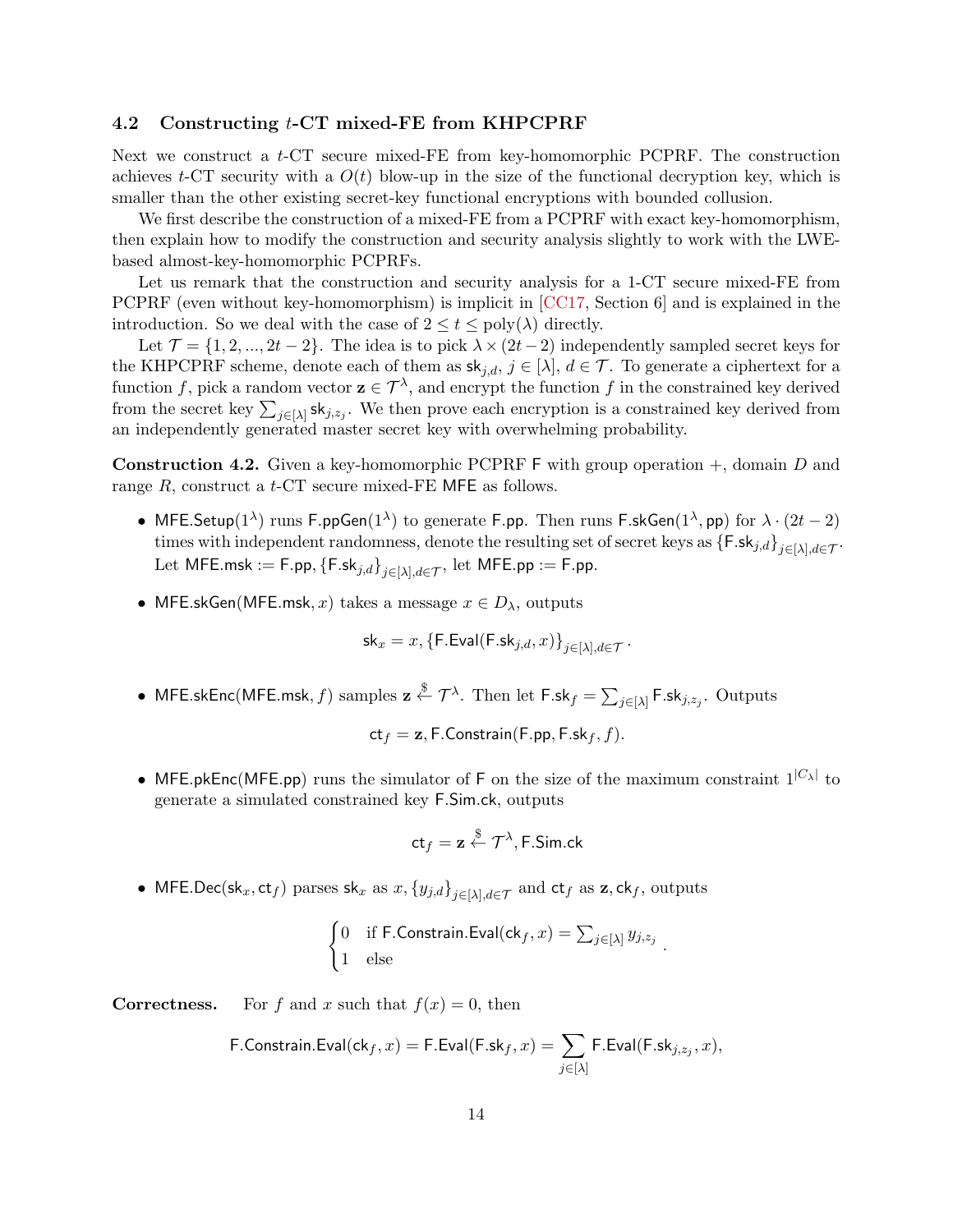where the first equality follows the correctness of the PCPRF, the second equality follows the exact key-homomorphism.

For f and x such that  $f(x) = 1$ , by the pseudorandomness of the PRF evaluations on x such that  $f(x) = 1$ , F.Eval(F.sk, x) looks random, and is therefore unlikely to be equal to F.Constrain.Eval(ck, x) as long as the range  $R$  is super-polynomially large.

**Theorem 4.3.** Assuming  $F$  is a key-homomorphic PCPRF, Construction [4.2](#page-15-1) gives a t-CT secure mixed-FE.

*Proof.* We construct the mixed-FE simulator MFE. Sim( $1^{\lambda}$ ) as follows:

1. Preprocessing: Sample a set of tags  $\{z^{[i]} \stackrel{\$}{\leftarrow} \mathcal{T}^{\lambda}\}\$  $i \in [t]$ . We define  $t+1$  sets  $\mathcal{H}^{[i]}$ , for  $i \in [t]$ , and G w.r.t. the tags, where  $\mathcal{H}^{[i]}$  contains the coordinates that only appear in  $\mathbf{z}^{[i]}$ ; G contains the indexes that either appear in the tags for more than once, or never appear in the tags. Later we will prove that w.h.p. all the sets  $\mathcal{H}^{[i]}$ ,  $i \in [t]$ , are non-empty.

Formally, first initialize all the sets as empty sets. Then for  $(j, d) \in [\lambda] \times \mathcal{T}$ :

- If there exists an  $i^* \in [t]$  such that  $\mathbf{z}_{j}^{[i^*]} = d$  and  $\forall i \neq i^*, \mathbf{z}_{j}^{[i^*]}$  $j^{[i]} \neq d$ , then add  $(j,d)$  in  $\mathcal{H}^{[i^*]}.$
- Else, add  $(j, d)$  in  $\mathcal{G}$ .
- 2. Given the  $i^{th}$  ciphertext query, MFE.Sim(1<sup> $\lambda$ </sup>) calls for F.Sim.ck<sup>[i]</sup>  $\leftarrow$  F.Sim(1<sup>|C|</sup>), outputs  $\mathbf{z}^{[i]}$ , F.Sim.ck $^{[i]}$  as the simulated ciphertext  $\mathsf{ct}^{[i]}$ .
- 3. Given a decryption key query on the input x with the indicators  $\{f^{[i]}(x)\}_{i\in[t]}$ , the mixed-FE simulator MFE.Sim $(1^{\lambda}, x, \{f^{[i]}(x)\}_{i\in[t]})$  outputs x and  $\{y_{x,j,d}\}_{j\in[\lambda],d\in\mathcal{T}}$ , where each  $y_{x,j,d}$  is computed in the following way:
	- First go over all  $(j, d) \in \mathcal{G}$ , and let  $y_{x, j, d} \stackrel{\$}{\leftarrow} R_{\lambda}$ , where  $R_{\lambda}$  is the range of the KHPCPRF.
	- Then, for each  $i \in [t]$ , let  $p^{[i]} := |\mathcal{H}^{[i]}|$ .
		- For the first  $p-1$  indexes  $(j,d) \in \mathcal{H}^{[i]}$ , let  $y_{x,j,d} \stackrel{\$}{\leftarrow} R_{\lambda}$ . For the last index  $(j^*, d^*) \in \mathcal{H}^{[i]}$ , let

$$
y_{x,j^*,d^*} := \begin{cases} \text{F.} & \text{Constant.} \text{Eval}(\text{F.} \text{Sim.} \text{ck}^{[i]}, x) - \sum_{j \in [\lambda], j \neq j^*} y_{x,j,z_j^{[i]}} & \text{if } f^{[i]}(x) = 0 \\ U(R_\lambda) & \text{if } f^{[i]}(x) = 1 \end{cases} \tag{1}
$$

<span id="page-16-0"></span>We first prove that with all but negligible probability, all the sets  $\mathcal{H}^{[i]}$ ,  $i \in [t]$ , are non-empty. **Lemma 4.4.** With probability greater or equal to  $1-t \cdot 2^{-\lambda}$ ,  $|\mathcal{H}^{[i]}| \geq 1$  for all  $i \in [t]$ .

*Proof.* For each tag  $z^{[i]}$ ,  $i \in [t]$ , the probability that the  $j^{th}$  coordinate of  $z^{[i]}$  does not show up in the other  $t - 1$  tags is  $\geq \frac{(2t-2)-(t-1)}{2t-2} = \frac{1}{2}$  $\frac{1}{2}$ . Therefore the probability that  $|\mathcal{H}^{[i]}| \geq 1$  is  $1 - 2^{-\lambda}$ . Therefore with probability greater or equal to  $1-t \cdot 2^{-\lambda}$ ,  $|\mathcal{H}^{[i]}| \geq 1$  for all  $i \in [t]$ .  $\Box$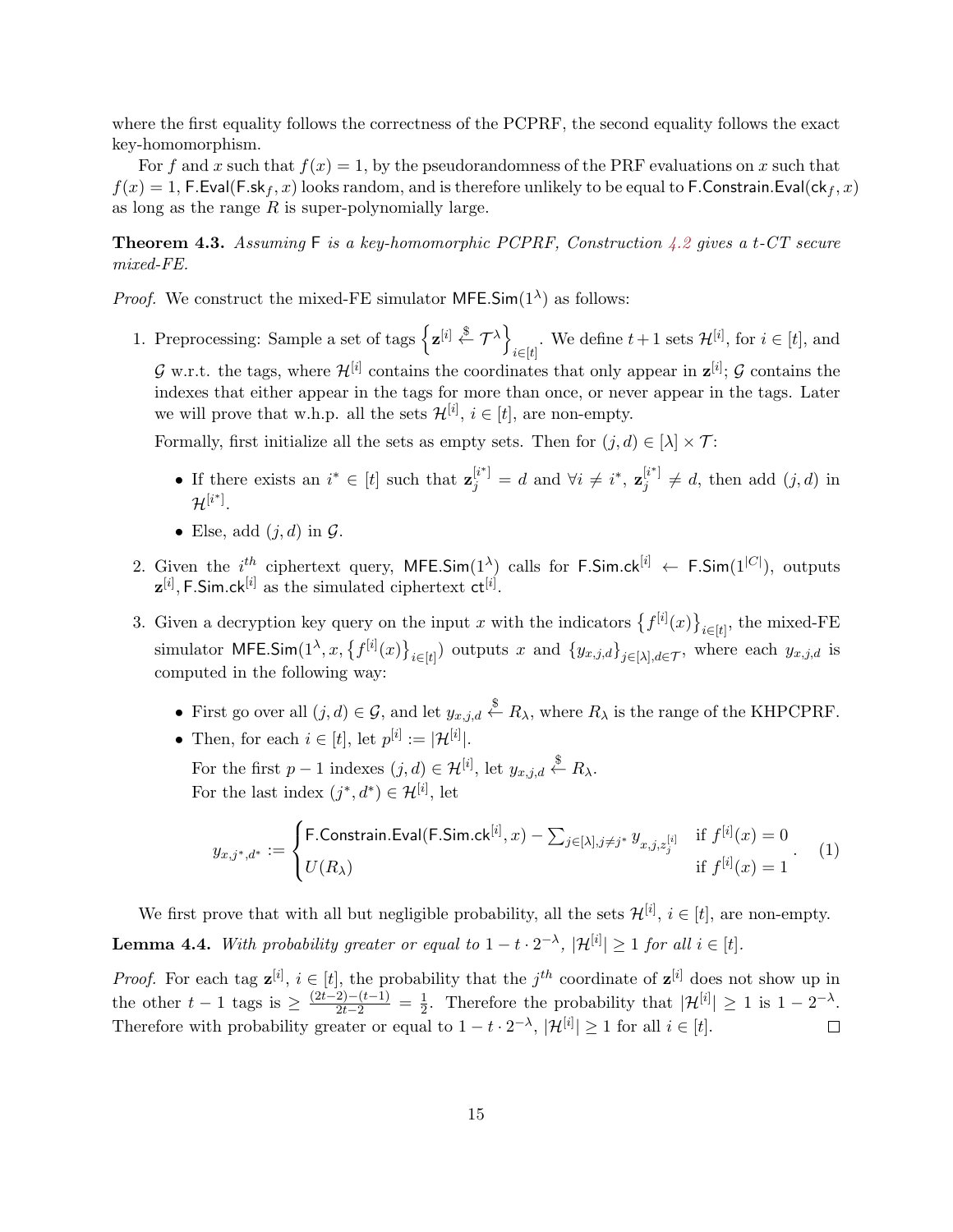Next we reduce the simulation security of the KHPCPRF (with the same public parameter and many independent secret keys) to the indistinguishability of the real experiment and the simulated one for the mixed-FE scheme. Suppose there is a p.p.t. adversary A that breaks the  $t$ -CT secure mixed-FE MFE with non-negligible probability  $\eta$ , we build a p.p.t. adversary A' for the KHPCPRF F.  $A'$  goes through the following stages.

- 1. Preprocessing: A' sample a set of tags  $\left\{ \mathbf{z}^{[i]} \stackrel{\$}{\leftarrow} \mathcal{T}^{\lambda} \right\}$  $i \in [t]$ . Define the sets  $\mathcal{H}^{[i]}$ , for  $i \in [t]$ , and  $\mathcal G$  w.r.t. the tags in the same way as was defined for the MFE simulator.
- 2. The mixed-FE ciphertext queries: Once the mixed-FE adversary A makes the encryption queries for  $\{f^{[i]}\}_{i\in[t]}$ , A' then forwards the t functions as the KHPCPRF constrained key queries. A' gets back t constrained keys  $\{\mathsf{ck}^{[i]}\}\$  $i \in [t]$ , each of them is either a real constrained key  $ck^{[i]} \leftarrow F$ .Constrain(F.pp, F.sk $^{[i]}$ ,  $f^{[i]}$ ) derived from some secret key F.sk $^{[i]}$ , or a simulated constrained key  $\mathsf{ck}^{[i]} \leftarrow \mathsf{F}.\mathsf{Sim}(1^{|C|}).$

A' then responses  $\mathbf{z}^{[i]}$ ,  $\mathsf{ck}^{[i]}$  to A as the ciphertext  $\mathsf{ct}^{[i]}$ , for  $i \in [t]$ .

- 3. The mixed-FE decryption key queries: Once the mixed-FE adversary A makes a functional decryption key query on x, A' forwards x with the indicators  $\{f^{[i]}(x)\}_{i\in[t]}$  as a KH-PCPRF evaluation query. A' gets back t evaluations  $\{y^{[i]}\}_{i \in [t]},$  each of them is either the real evaluation  $y^{[i]} = \mathsf{F}.\mathsf{Eval}(\mathsf{F}.\mathsf{sk}^{[i]}, x)$  on some secret key  $\mathsf{F}.\mathsf{sk}^{[i]}$ , or a simulated evaluation  $y^{[i]} = \mathsf{F}.\mathsf{Sim}(x, f^{[i]}(x)).$ 
	- A' then produces the set  $\{y_{x,j,d}\}_{j\in[\lambda],d\in\mathcal{T}}$  as follows:
		- First go over all  $(j, d) \in \mathcal{G}$ , and let  $y_{x,j,d} \stackrel{\$}{\leftarrow} R_{\lambda}$ , where  $R_{\lambda}$  is the range of the KHPCPRF.
		- Then, for each  $i \in [t]$ , let  $p^{[i]} := |\mathcal{H}^{[i]}|$ .
			- For the first  $p-1$  indexes  $(j,d) \in \mathcal{H}^{[i]}$ , let  $y_{x,j,d} \stackrel{\$}{\leftarrow} R_{\lambda}$ . For the last index  $(j^*, d^*) \in \mathcal{H}^{[i]}$ , let  $y_{x,j^*,d^*} = y^{[i]} - \sum_{j \in [\lambda], j \neq j^*} y_{x,j,z_j^{[i]}}$ .
	- A' then responses  $x, \{y_{x,j,d}\}_{j\in[\lambda],d\in\mathcal{T}}$  to A as the functional decryption key for x.
- 4. Finally  $A'$  forwards the answer of  $A$  on whether the scheme is real or simulated.

We justify that the distributions produced by  $A'$  are computationally close to the desired distributions in the mixed-FE security game. Recall that all the sets  $\mathcal{H}^{[i]}$ , for  $i \in [t]$ , are non-empty with probability  $\geq 1 - t \cdot 2^{-\lambda}$  due to Lemma [4.4.](#page-16-0)

If the KHPCPRF samples  $A'$  received are from the real distribution, then

• The correct distribution of a mixed-FE ciphertext is

$$
U(\mathcal{T}^{\lambda}), \mathsf{F}. \mathsf{Constrain}(\mathsf{F}. \mathsf{pp}, \mathsf{F}. \mathsf{sk}_f, f), \text{ where } \mathsf{F}.\mathsf{sk}_f = \sum_{j \in [\lambda]} \mathsf{F}. \mathsf{sk}_{j,z_j}.
$$

The distribution of the mixed-FE ciphertext produced by  $A'$  is

 $U(\mathcal{T}^{\lambda}),$  F.Constrain(F.pp, F.sk, f), with some correctly generated secret key F.sk.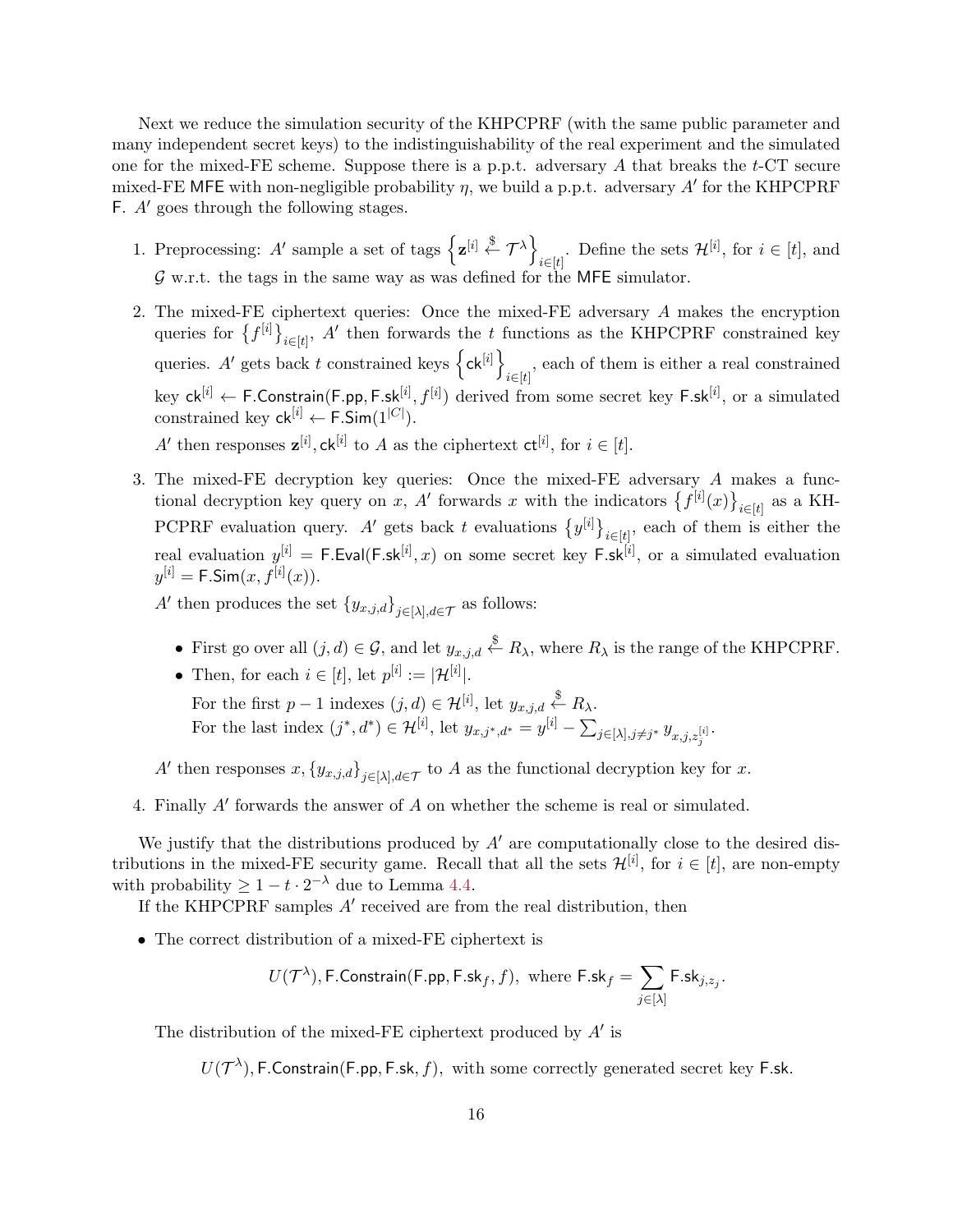These two distributions are the same due to the distribution requirement for the correctly generated secret keys for F. Recall that for  $sk_1, sk_2, sk'$  sampled from F.skGen( $1^{\lambda}$ , pp) with independent randomness,  $sk_1 + sk_2$  and  $sk'$  are required to be from the same distribution. This immediately implies that the sum of many correctly generated secret keys distributes the same as a single secret key.

- The correct mixed-FE functional decryption key for x is  $sk_x = x$ ,  $\{F.Eval(F, sk_{j,d}, x)\}_{j \in [\lambda], d \in \mathcal{T}}$ . We argue that the mixed-FE functional decryption key for x produced by  $A'$  is computationally indistinguishable to the real one due to the pseudorandomness of the PRF evaluations w.r.t. the secret keys whose constrained keys are not giving out.
	- For all  $(j, d) \in \mathcal{G}$ , the PRF secret keys on these indexes are independent from the constrained keys that are given out, so the PRF evaluations on these indexes are indistinguishable from random.
	- $−$  For each  $i \in [t]$ , pick an index  $(j^*, d^*) \in \mathcal{H}^{[i]}$ , the real PRF evaluation  $y_{x,j^*,d^*}$  can be re-written following the key-homomorphism as

$$
\text{F.Eval}(\text{F.sk}_f,x)-\sum_{j\in[\lambda],j\neq j^*}\text{F.Eval}(\text{F.sk}_{j,z_j^{[i]}},x)=\text{F.Eval}((\text{F.sk}_f-\sum_{j\in[\lambda],j\neq j^*}\text{F.sk}_{j,z_j^{[i]}}),x).
$$

Therefore,  $y_{x,j^*,d^*}$  distributes correctly due to the distibution requirement of the KH-PCPRF secret keys. The PRF evaluations on the rest of the indexes in  $\mathcal{H}^{[i]}$  are using independent PRF secret keys, so these evaluations are pseudorandom.

If the KHPCPRF samples  $A'$  received are from the simulated distribution, then

- The correct simulated distribution of the mixed-FE ciphertexts is  $U(\mathcal{T}^{\lambda}), \mathsf{F}.\mathsf{Sim}(1^{|C|}),$  which is exactly what  $A'$  produces.
- For the simulated mixed-FE functional decryption key for  $x$ . Observe that the constrained PRF simulator outputs  $U(R_{\lambda})$  if  $f(x) = 1$ , outputs F.Constrain.Eval(F.Sim.ck, x) if  $f(x) = 0$ . So the functional decryption key produced by  $A'$  follows the correct distribution.

Hence A' wins with  $\eta$  – negl( $\lambda$ ) advantage in the KHPCPRF simulation security game.

Finally we verify the public/secret-key mode indistinguishability. It follows from observing that if  $f^{[i]}(x) = 1$  for all x being queried, the simulated ciphertext is independent from the simulated functional decryption keys, and has the same distribution as the public-key mode.  $\Box$ 

The instantiation from the LWE-based almost-key-homomorphic PCPRFs. We provide the details for instantiating the mixed-FE from the LWE-based 1-almost-key-homomorphic PCPRFs. Note that the maximum number of key addition is  $\lambda$  in both the construction and the analysis, so we can choose the modulus p to be  $\geq 4\lambda$ , the range R as  $\mathbb{Z}_p^n$  where  $n = \Omega(\lambda)$ , and the rest of the parameters under the restrictions mentioned in the original PCPRF constructions.

In the construction of the mixed-FE, we change the decryption algorithm as:  $MFE Dec(s k_x, ct_f)$ parses sk<sub>x</sub> as  $x$ ,  $\{y_{j,d}\}_{j\in[\lambda],d\in\mathcal{T}}$  and  $ct_f$  as  $z$ ,  $ck_f$ , outputs

$$
\begin{cases} 0 & \text{if } \left\| \mathsf{F}.\mathsf{Constrain}.\mathsf{Eval}(\mathsf{ck}_f, x) - \left( \sum_{j \in [\lambda]} y_{j,z_j} \right) \right\|_{\infty} \leq \lambda \\ 1 & \text{else} \end{cases}.
$$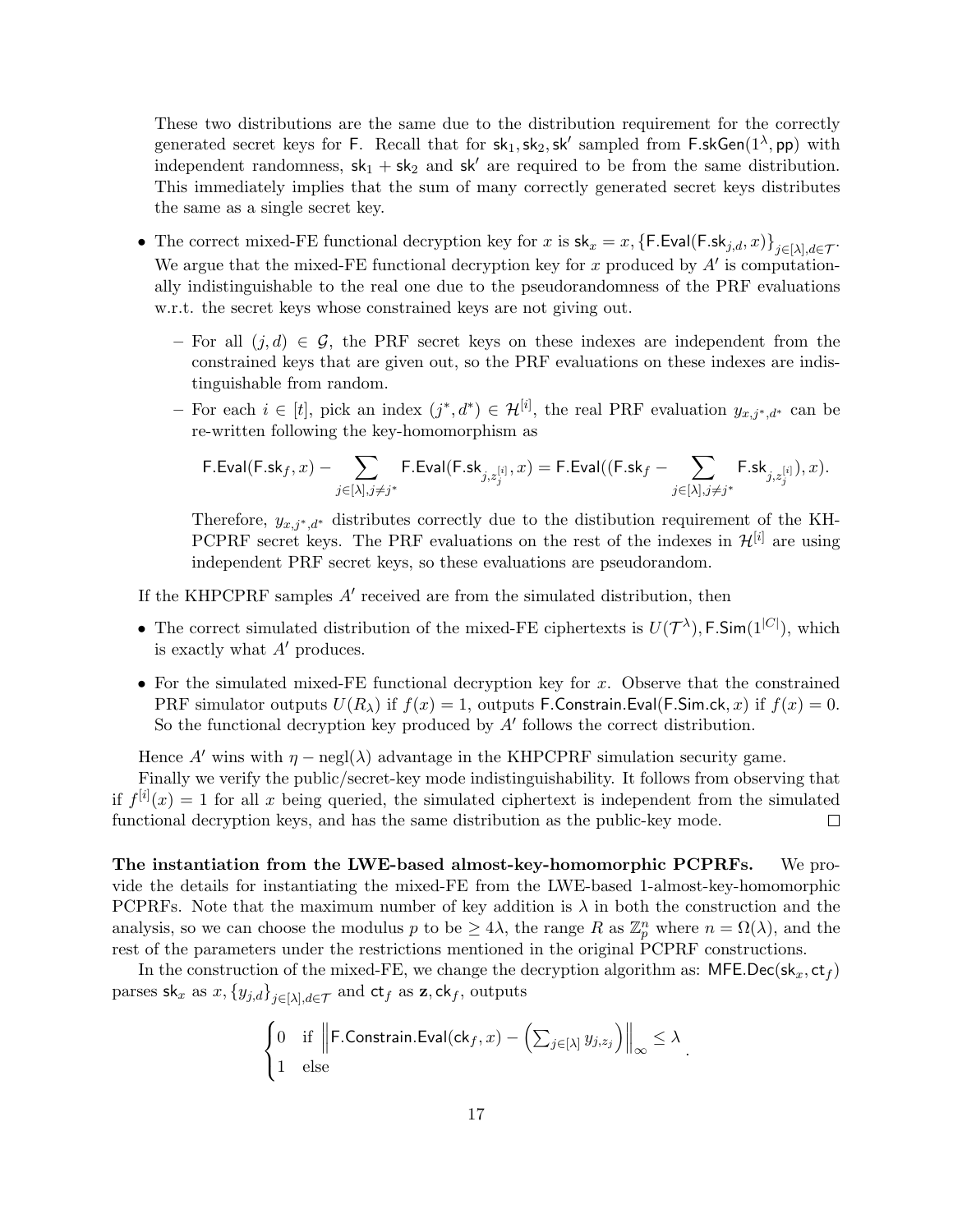In the simulation, we change one piece in the simulated functional decryption key for each  $i \in [t]$ . That is, for the last index  $(j^*, d^*) \in \mathcal{H}^{[i]}$ , we let

$$
y_{x,j^*,d^*} := \begin{cases} \text{F.} & \text{for } j \in [0,1], j \neq j^* \ y_{x,j,z_j^{[i]}} & \text{if } f^{[i]}(x) = 0 \\ U(R_\lambda) & \text{if } f^{[i]}(x) = 1 \end{cases} \tag{2}
$$

where  $N(\lambda)$  is a noise factor added to compensate the error caused by the almost-hey-homomorphism. The distribution of  $N(\lambda)$  is efficiently sampleable and identical to the distribution of

$$
\sum_{j \in [\lambda]} \mathsf{F}.\mathsf{Eval}(\mathsf{F}.\mathsf{sk}_j, x) - \mathsf{F}.\mathsf{Eval}(\mathsf{F}.\mathsf{sk}_\Sigma, x)
$$

where  $\big\{\mathsf{F}.\mathsf{sk}_j \leftarrow \mathsf{F}.\mathsf{skGen}(1^\lambda,\mathsf{F}.\mathsf{pp})\big\}_{j\in[\lambda]} \text{ and } \mathsf{F}.\mathsf{sk}_\Sigma = \sum_{j\in[\lambda]} \mathsf{F}.\mathsf{sk}_j.$ 

# <span id="page-19-0"></span>5 Attribute-Based Traitor Tracing

#### <span id="page-19-1"></span>5.1 Definition of Attribute-Based Traitor Tracing

Definition 7 (Attribute-Based Traitor Tracing (AB-TT)). An attribute-based traitor-tracing (AB-TT) scheme for a class of functions  $\mathcal{F}_{\mu} = \{f : \{0,1\}^{\mu} \to \{0,1\}\}\$ and a message length  $\ell$  (where  $\mu$ ,  $\ell$ ) are functions of the security parameter  $\lambda$ ) is a tuple of p.p.t. algorithms (Setup, skGen, Enc, Dec, Trace) such that:

- Setup( $1^{\lambda}$ ) takes as input the security parameter  $1^{\lambda}$ , outputs the master secret key msk and the public parameter pp.
- skGen(msk, f, i) takes msk, a function  $f \in \mathcal{F}_{\mu}$  and an identity  $i \in [2^{\lambda}]$  and outputs a decryption key sk $f_{i}$ .
- Enc(pp, x, m) takes as input pp, the attribute  $x \in \{0,1\}^{\mu}$  and a message  $m \in \{0,1\}^{\ell}$  and outputs a ciphertext ct.
- Dec(sk<sub>f,i</sub>, ct) takes sk<sub>f,i</sub> and ct, outputs the message m or  $\perp$ .
- Trace<sup>D</sup>(msk,  $1^n, 1^h, x, m_0, m_1$ ) takes as input msk the number of identities  $n \in \mathbb{Z}$ , a correctness parameter h, an attribute  $x \in \{0,1\}^{\mu}$  and two messages  $m_0, m_1$  as well as oracle-access to a "decoder" D. Outputs an identity  $t \in [2^{\lambda}]$  or  $\perp$  to indicate that no identity was traced.

The scheme satisfies the following properties:

- Correctness: This is the same as in standard ABE if we ignore the index  $i$  (allow it to be arbitrary).
- ABE Security: This is the same as in standard ABE if we ignore the index  $i$  (allow the adversary to choose it arbitrarily).
- Tracing Security: For any  $\varepsilon(\lambda) = 1/\text{poly}(\lambda)$ . We define the following experiment between an adversary A and a challenger:

1.  $1^n \leftarrow A(1^{\lambda})$ .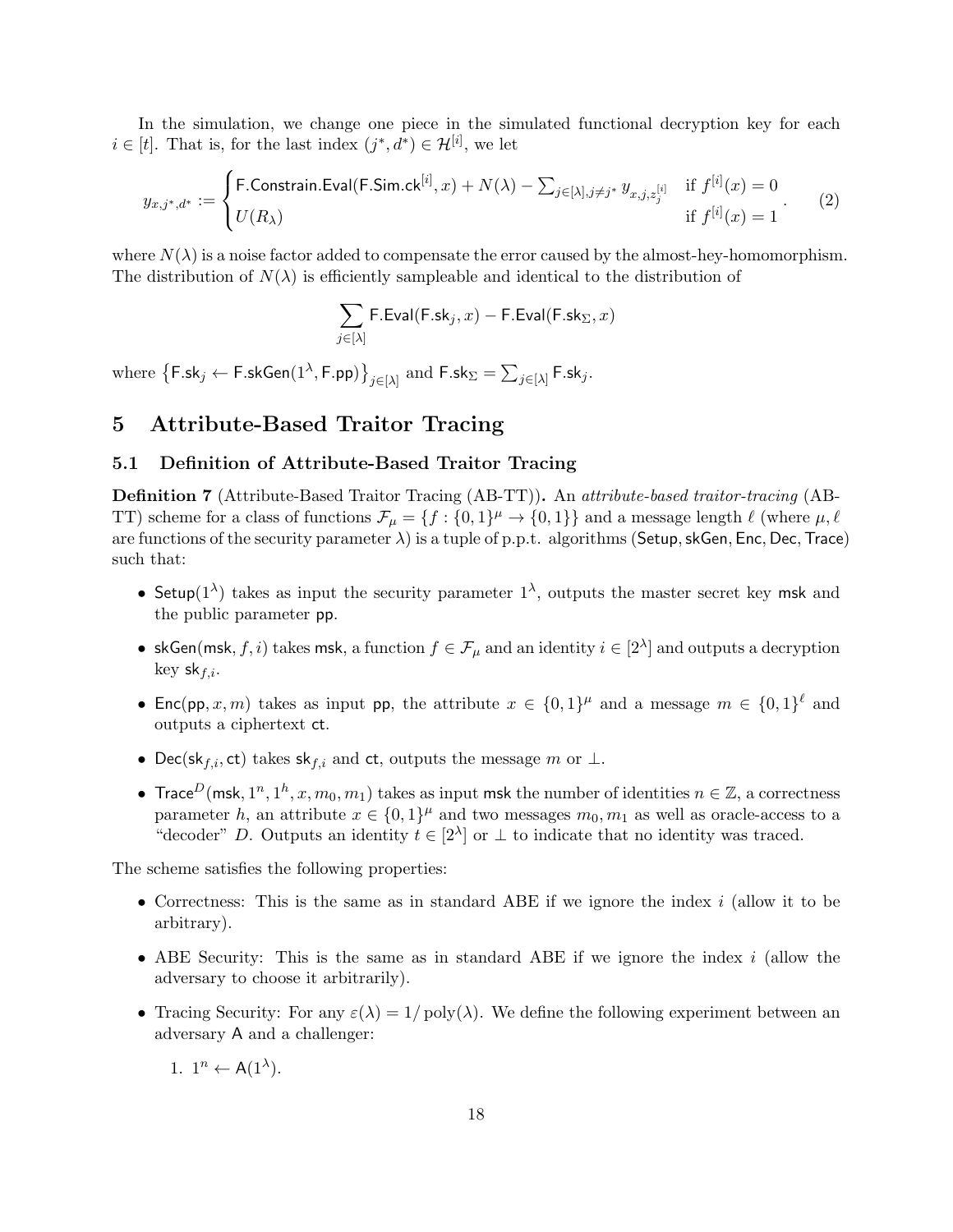- 2.  $(\mathsf{mpk}, \mathsf{msk}) \leftarrow \mathsf{Setup}(1^\lambda)$
- 3.  $(D, x, m_0, m_1) \leftarrow A^{\text{skGen(msk, ·, ·)}}(\textsf{pp}) : x \in \{0, 1\}^{\mu}, m \in \{0, 1\}^{\ell}$  and oracle queries  $(f, t)$ must satisfy  $f \in \mathcal{F}_u$  and  $t \in [n]$ .
- $4. \, \ t \leftarrow \textsf{Trace}^D(\textsf{msk},1^n,1^{\lceil 1/\varepsilon \rceil},x,m_0,m_1)$

Within the above experiment, define the event GoodDecoder to occur if

$$
\Pr[D(\textsf{ct}) = b : b \leftarrow \{0, 1\}, \textsf{ct} \leftarrow \mathsf{Enc}(\textsf{pp}, x, m_b)] \ge 1/2 + \varepsilon(\lambda)
$$

where  $D, x, m_0, m_1$  are defined in step 3 of the experiment. Define the event BadTrace to occur if, for the  $t$  output by the trace algorithm in step 4, the adversary never made a skGen query of the form  $(f, t)$  where  $f(x) = 1$ . We require that Pr[GoodDecoder  $\wedge$  BadTrace]  $\leq$  negl( $\lambda$ ).

We make several remarks about the above definition. Firstly, while syntactically the scheme allows the identities i to come from a large space  $[2^{\lambda}]$ , for tracing security we assume that the range of identities  $[n]$  is polynomially sized where the polynomial can be chosen arbitrarily by the adversary. Secondly, we think of the identities  $i$  as corresponding to users but each user can get several different keys  $sk_{f,i}$  for different functions f.

## <span id="page-20-0"></span>5.2 Tool: Attribute-Based Mixed FE

An attribute-based Mixed FE (AB-MFE) combines aspects of MFE and ABE. In particular, like in ABE, a secret key is associated with an ABE function  $f$  and a (public-key) ciphertext is associated with an ABE attribute x and a message m and decryption works if  $f(x) = 1$ . However, like in MFE, the secret key is also associated with an MFE function  $g$ . The MFE function is irrelevant when decrypting public-key ciphertexts. But there is also a secret-key encryption algorithm that additionally associates a ciphertext with an MFE attribute  $y$ . A secret-key ciphertext decrypts correctly if  $f(x) = 1$  and  $g(y) = 1$ . The security requirements are a combination of MFE and ABE security.

(Note that, from the point of view of MFE, we switched the role of attributes and functions from the original definition by associating secret keys with functions and ciphertexts with attributes. This change is essentially cosmetic to better fit the connection with ABE and one can convert back and forth easily using universal circuits.)

Definition 8 (Attribute-Based Mixed FE). An attribute-based mixed-FE (AB-MFE) scheme for a class of ABE functions  $\mathcal{F}_{\mu} = \{f : \{0,1\}^{\mu} \to \{0,1\}\}\$ , MFE functions  $\mathcal{G}_{\nu} = \{g : \{0,1\}^{\nu} \to \{0,1\}\}\$ and message length  $\ell$  (where  $\mu, \nu, \ell$  are functions of the security parameter  $\lambda$ ) is a tuple of p.p.t. algorithms (Setup, skGen, pkEnc, skEnc, Dec) such that:

- Setup( $1^{\lambda}$ ) takes as input the security parameter  $1^{\lambda}$ , outputs the master secret key msk and the public parameter pp.
- skGen(msk, f, g) takes msk, an ABE function  $f \in \mathcal{F}_{\mu}$ , a MFE function  $g \in \mathcal{G}_{\nu}$  and outputs a decryption key  $\mathsf{sk}_{f,q}$ .
- pkEnc(pp, x, m) takes as input pp, the ABE attribute  $x \in \{0,1\}^{\mu}$  and a message  $m \in \{0,1\}^{\ell}$ and outputs a ciphertext ct.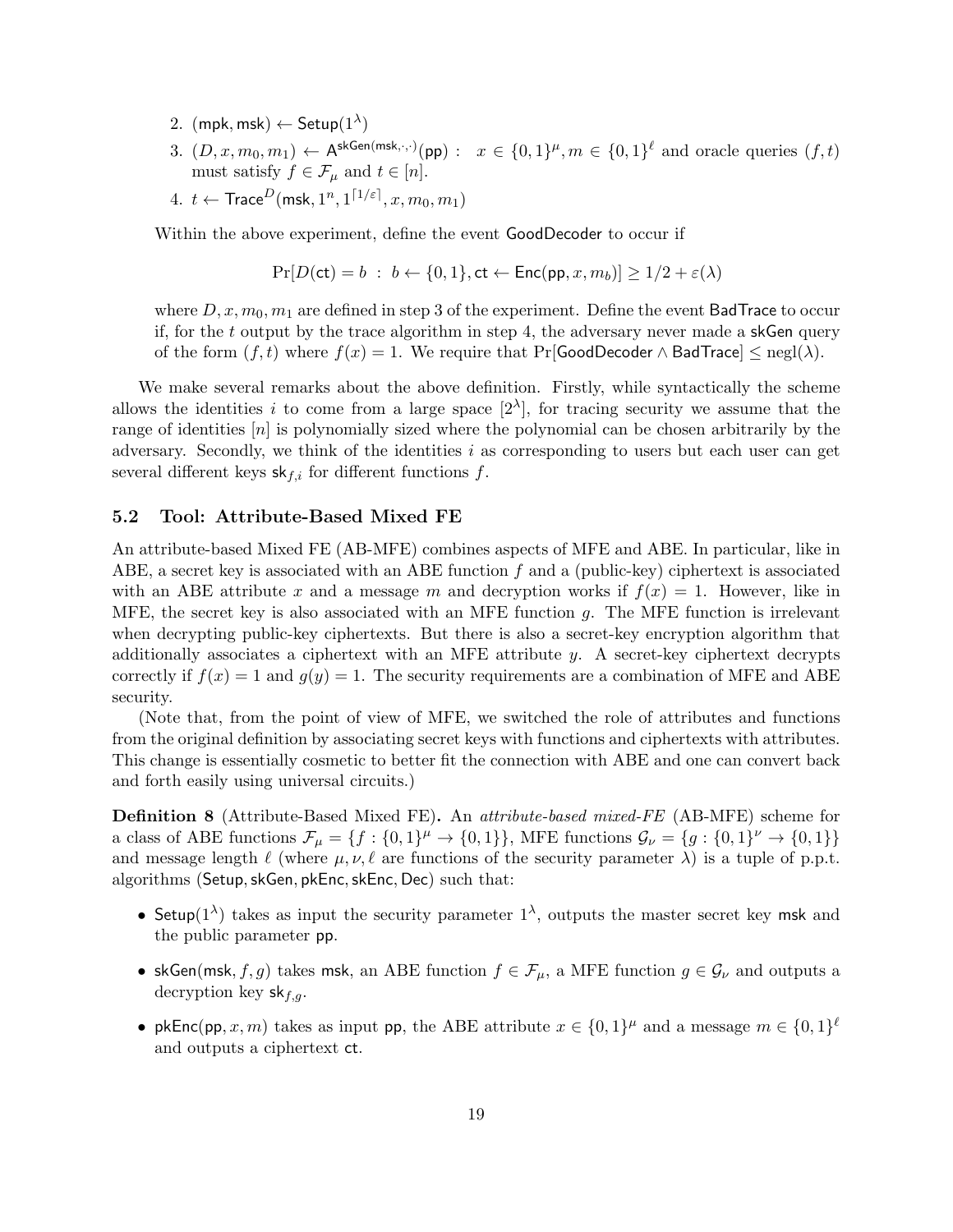- skEnc(msk, x, y, m) takes as input pp, the ABE attribute  $x \in \{0,1\}^{\mu}$  the MFE attribute  $y \in \{0,1\}^{\nu}$  and a message  $m \in \{0,1\}^{\ell}$  and outputs a ciphertext ct.
- Dec(sk<sub>f,g</sub>, ct) takes sk<sub>f,g</sub> and ct, outputs a message m or  $\perp$ .

The scheme is q-query secure for some polynomial  $q = q(\lambda)$  if it satisfies the following properties:

• Correctness: For all  $f \in \mathcal{F}_{\mu}$  and all  $x \in \{0,1\}^{\mu}$  such that  $f(x) = 1$ , for all  $g \in \mathcal{G}_{\nu}$  and all  $m \in \{0,1\}^{\ell}$  it holds that

$$
\Pr\left[\mathsf{Dec}(\mathsf{sk}_{f,g},\mathsf{ct}) = m \; : \; \begin{array}{l} (\mathsf{pp},\mathsf{msk}) \leftarrow \mathsf{Setup}(1^\lambda), \\ \mathsf{sk}_{f,g} \leftarrow \mathsf{skGen}(\mathsf{msk},f,g), \\ \mathsf{ct} \leftarrow \mathsf{pkEnc}(\mathsf{pp},x,m) \end{array}\right] \ge 1 - \mathsf{negl}(\lambda)
$$

Furthermore, for all  $f, x, m$  as above and all  $y \in \{0, 1\}^{\nu}$  such that  $g(y) = 1$  it holds that:

$$
\Pr\left[\mathsf{Dec}(\mathsf{sk}_{f,g},\mathsf{ct}) = m \; : \; \begin{array}{l} (\mathsf{pp},\mathsf{msk}) \leftarrow \mathsf{Setup}(1^\lambda), \\ \mathsf{sk}_{f,g} \leftarrow \mathsf{skGen}(\mathsf{msk},f,g), \\ \mathsf{ct} \leftarrow \mathsf{skEnc}(\mathsf{pp},x,y,m) \end{array}\right] \geq 1 - \mathsf{negl}(\lambda)
$$

- ABE Security: The algorithms (Setup, skGen, pkEnc, Dec) satisfy ABE security if we ignore the q part of skGen.
- Public/Secret Hiding.: Consider the following experiment with an adversary A
	- 1.  $(mpk, msk) \leftarrow Setup(1^{\lambda})$
	- 2.  $(x^*, y^*, m^*) \leftarrow A^{skGen(msk, \cdot, \cdot), skEnc(msk, \cdot, \cdot, \cdot)}(mpk)$
	- 3.  $b \leftarrow \{0, 1\}$ . If  $b = 0$  then set  $ct \leftarrow \text{pkEnc}(\text{pp}, x^*, m^*)$  else if  $b = 1$  set  $ct \leftarrow \text{skEnc}(\text{msk}, x^*, y^*, m^*)$ .
	- 4.  $b' \leftarrow A(ct)$ .

An adversary A in the above experiment is *legal* if (a) it makes at most q queries to the skEnc oracle, and (b) every query  $(f, g)$  made to the skGen oracle satisfies  $g(y^*) = 1$ , meaning that the MFE component is always qualified to decrypt. We require that for any legal A in the above game we have  $Pr[b' = b] \leq \frac{1}{2} + negl(\lambda)$ .

- MFE Attribute Hiding: Consider the following experiment with an adversary A
	- 1.  $(mpk, msk) \leftarrow Setup(1^{\lambda})$
	- $2. (x^*, m^*, y_0, y_1) \leftarrow \mathsf{A}^{\mathsf{skGen}({\sf msk}, \cdot, \cdot), \mathsf{skEnc}({\sf msk}, \cdot, \cdot, \cdot)}({\sf mpk})$
	- 3.  $b \leftarrow \{0, 1\}$ , ct  $\leftarrow$  skEnc(msk,  $x^*, y_b, m^*$ ).
	- 4.  $b' \leftarrow A(ct)$ .

An adversary A in the above experiment is *legal* if (a) it makes at most q queries to the skEnc oracle, and (b) every query  $(f, g)$  made to the skGen oracle satisfies  $g(y_0) = g(y_1)$ . We require that for any legal A in the above game we have  $Pr[b' = b] \leq \frac{1}{2} + negl(\lambda)$ .

- Message Hiding: Consider the following experiment with an adversary A
	- 1.  $(mpk, msk) \leftarrow Setup(1^{\lambda})$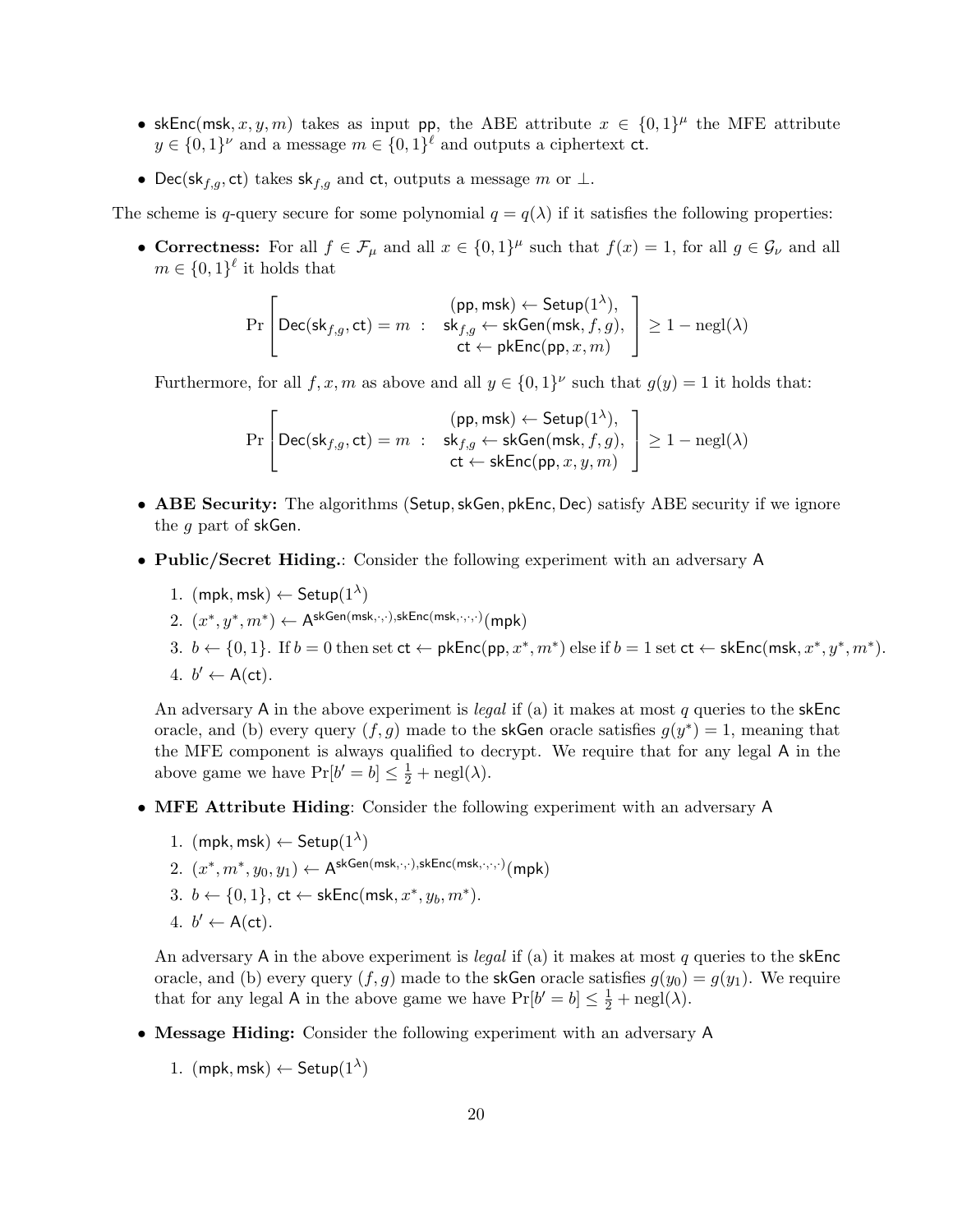$2. \ \ (x^{\ast}, y^{\ast}, m_0, m_1) \leftarrow \mathsf{A}^{\mathsf{skGen}({\sf msk}, \cdot, \cdot), \mathsf{skEnc}({\sf msk}, \cdot, \cdot, \cdot)}({\sf mpk})$ 3.  $b \leftarrow \{0, 1\}$ , ct  $\leftarrow$  skEnc(msk,  $x^*, y^*, m_b$ ). 4.  $b' \leftarrow A(ct)$ .

An adversary A in the above experiment is *legal* if (a) it makes at most q queries to the skEnc oracle, and (b) every query  $(f, g)$  made to the skGen oracle satisfies  $g(y^*) = 0$  or  $f(x^*) = 0$ . We require that for any legal A in the above game we have  $Pr[b' = b] \leq \frac{1}{2} + negl(\lambda)$ .

Decoder-Based Security. In the above definition of AB-MFE security we considered three security properties each of which consists of a 4-step experiment. For each of them, the adversary can make at most q queries to skEnc(msk,  $\cdot$ ) oracle during the experiment and at the end of the experiment gets as input a ciphertext ct and outputs a bit b. We now consider a variant of the three security properties which we call *decoder-based security*. Firstly, the adversary loses access access to the skEnc(msk,  $\cdot$ ) oracle entirely in each of the experiments. Secondly, in step 2 of each of the experiments the adversary additionally outputs a decoder circuit D and the experiment ends. For some  $\varepsilon = \varepsilon(\lambda)$ , we say that the decoder is  $\varepsilon$ -good if  $Pr[D(\text{ct}) = b] \ge 1/2 + \varepsilon$  where b and ct are sampled as in step 3 of each of the original experiments. For decoder-based security we will require that in each of the experiments, for any legal adversary A and for any  $\varepsilon(\lambda) = 1/\text{poly}(\lambda)$  it holds that

$$
\Pr[D \text{ is } \varepsilon(\lambda) \text{-good}] \le \text{negl}(\lambda)
$$

where  $D$  is the output of the adversary in step 2 of the experiment.

The reason for defining both standard and decoder-based security properties is that the standard definitions are more natural to target when constructing Attribute-Based Mixed-FE, while the decoder definitions are directly compatible with tracing definitions. The lemma below connects them, allowing us to get the best of both worlds.

**Lemma 5.1.** An AB-MFE with  $(q = 1)$ -query security also satisfies decoder-based security.

A variant of the above lemma for MFE was given in [\[GKW18\]](#page-27-0) (Section 4.1). The proof of our lemma for AB-MFE is identical, up to minor syntactic changes needed to account for the expanded ABE syntax.

## <span id="page-22-0"></span>5.3 From Attribute-Based Mixed-FE to Attribute-Based Traitor Tracing

We now move on to building Attribute-Based Traitor Tracing from Attribute-Based Mixed-FE using the decoder-based security properties. We begin with some high level intuition. Suppose an attacker produces a decoder  $D$  that can decrypt ciphertexts associated with some attribute  $x$ . A natural approach would be to follow [\[GKW18\]](#page-27-0) using the Mixed-FE piece to remove each user one index at a time until we reach an index  $i$  where the decryption probability between encryptions to index i and  $i + 1$  differ. At this point we can finger user i as having contributed to creating the box D. However, the problem with this strategy is that the decoder algorithm might catch (and only catch) a user  $i$  who was not qualified to decrypt the ABE ciphertext to begin with. As argued earlier a meaningful trace will catch a user with a private key for f where  $f(x) = 1$ .

For that reason the MixedFE component will be used to gradually remove *only* qualified decryptors one index at a time. That is the function g will be of the form if  $f(x) = 0$  or  $j \geq i$ . So a user with index i and  $f(x) = 0$  will always have the Mixed-FE component output 1 even if  $j \geq i$ .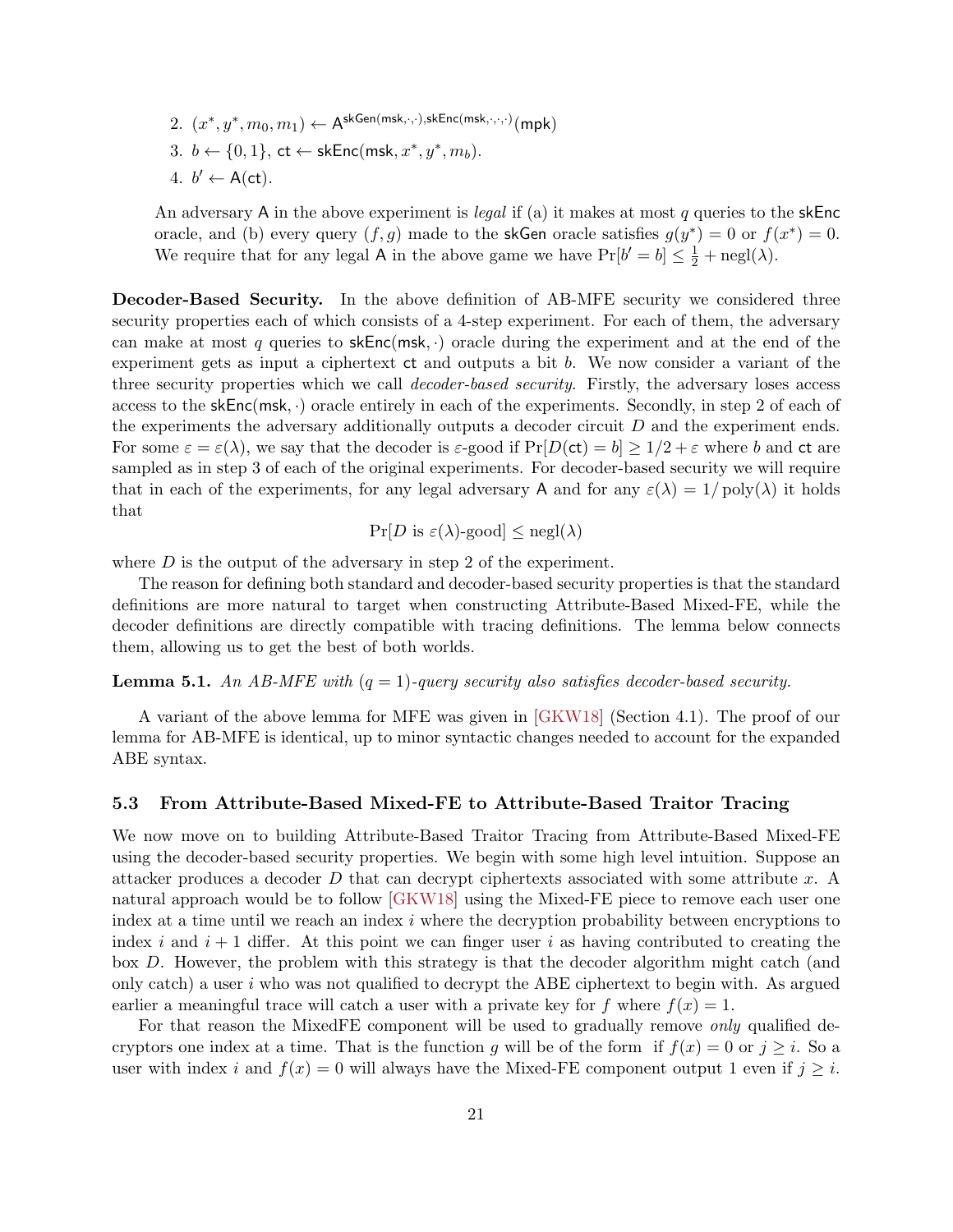Therefore if there is some index i where the decoding probability differs between encryptions to index  $i-1$  and i it must be the case that user i was a contributor and was qualified to decrypt. This is perhaps slightly counterintuitive as our tracing strategy explicitly always allows non-qualified users to pass the Mixed-FE portion.

We observe that for any good decoder box there must be some such i. The public/secret hiding property guarantees that any good decryptor box for the public key encryption will still decrypt well on index  $i = 0$ . The Message hiding property guarantees that when encrypting to index  $i = n$ that no user will be able to decrypt. This is either because  $f(x) = 0$  or due to the way g was selected. Thus there must exists some  $i$  where the decoder has a non-negligible gap in decrypting.

A formal description of the tracing system appears below.

Let  $\mathcal{F}_{\mu} = \{f : \{0,1\}^{\mu} \to \{0,1\}\}\$ be a function family. Define the family  $\mathcal{G}_{\nu} = \{g : \{0,1\}^{\nu} \to \emptyset\}$  $\{0,1\}$  consisting of functions

$$
g_{f,i}(x,j) = \begin{cases} 1 & \text{if } f(x) = 0 \text{ or } j \ge i \\ 0 & \text{otherwise} \end{cases}
$$

where  $i \in [2^{\lambda}], j \in [2^{\lambda}] \cup \{0\}$  and  $f \in \mathcal{F}_{\mu}$ .

Assume that  $ABMFE = (Setup, skGen, pkEnc, skEnc, Dec)$  is an  $AB-MFE$  for the class of  $ABE$ functions  $\mathcal{F}_{\mu}$  and the class of MFE functions  $\mathcal{G}_{\nu}$ . Further assume that ABMFE satisfies decoderbased security.

We show how to construct an AB-TT scheme  $ABTT = (Setup', skGen', Enc', Dec', Trace)$  for the function class  $\mathcal{F}_{\mu} = \{f : \{0,1\}^{\mu} \to \{0,1\}\}\$ as follows.

- $\bullet$  Setup' is the same as Setup.
- skGen'(msk, f, i): Construct  $g_{f,i} \in \mathcal{G}_{\nu}$  and let sk $_{f,i} \leftarrow$  skGen(msk,  $f, g_{f,i}$ ).
- $\bullet$  Enc' is the same as pkEnc.
- $\bullet$  Dec' is the same as Dec.
- Trace<sup>D</sup>(msk,  $1^n, 1^h, x, m_0, m_1$ ): Let  $\varepsilon = 1/h$  and  $W = \lambda \cdot (n \cdot h)^2$ . For  $i = 0$  to n, the trace algorithm does the following:
	- 1. It first sets  $c_i := 0$ . For  $j = 1$  to W, it does the following:
		- (a) It chooses  $b_{i,j} \leftarrow \{0,1\}$ , sets  $ct_{i,j} \leftarrow \textsf{skEnc}(\textsf{msk}, x, (x, i), m_{b_{i,j}})$ . If  $D(ct_{i,j}) = b_{i,j}$ , it sets  $c_i = c_i + 1$ .
	- 2. It sets  $\hat{p}_i = c_i/W$ .

The trace algorithm outputs the first index  $i \in \{1, 2, \ldots, n\}$  such that  $\hat{p}_{i-1} - \hat{p}_i \geq \varepsilon/4n$ . If no such index exists output ⊥.

**Theorem 5.2.** For any  $\mathcal{F}_{\mu}$  with a corresponding  $\mathcal{G}_{\nu}$ , if ABMFE is a secure AB-MFE for the ABE class  $\mathcal{F}_{\mu}$  and the MFE class  $\mathcal{G}_{\nu}$  satisfying decoder-based security then the scheme ABTT is a secure attribute-based traitor tracing scheme (AB-TT).

A variant of the above theorem showing that (non attribute-based) MFE implies traitor-tracing was given in [\[GKW18\]](#page-27-0) (Section 4.2.2). The proof of our theorem for AB-MFE is essentially identical. We give a high level proof below.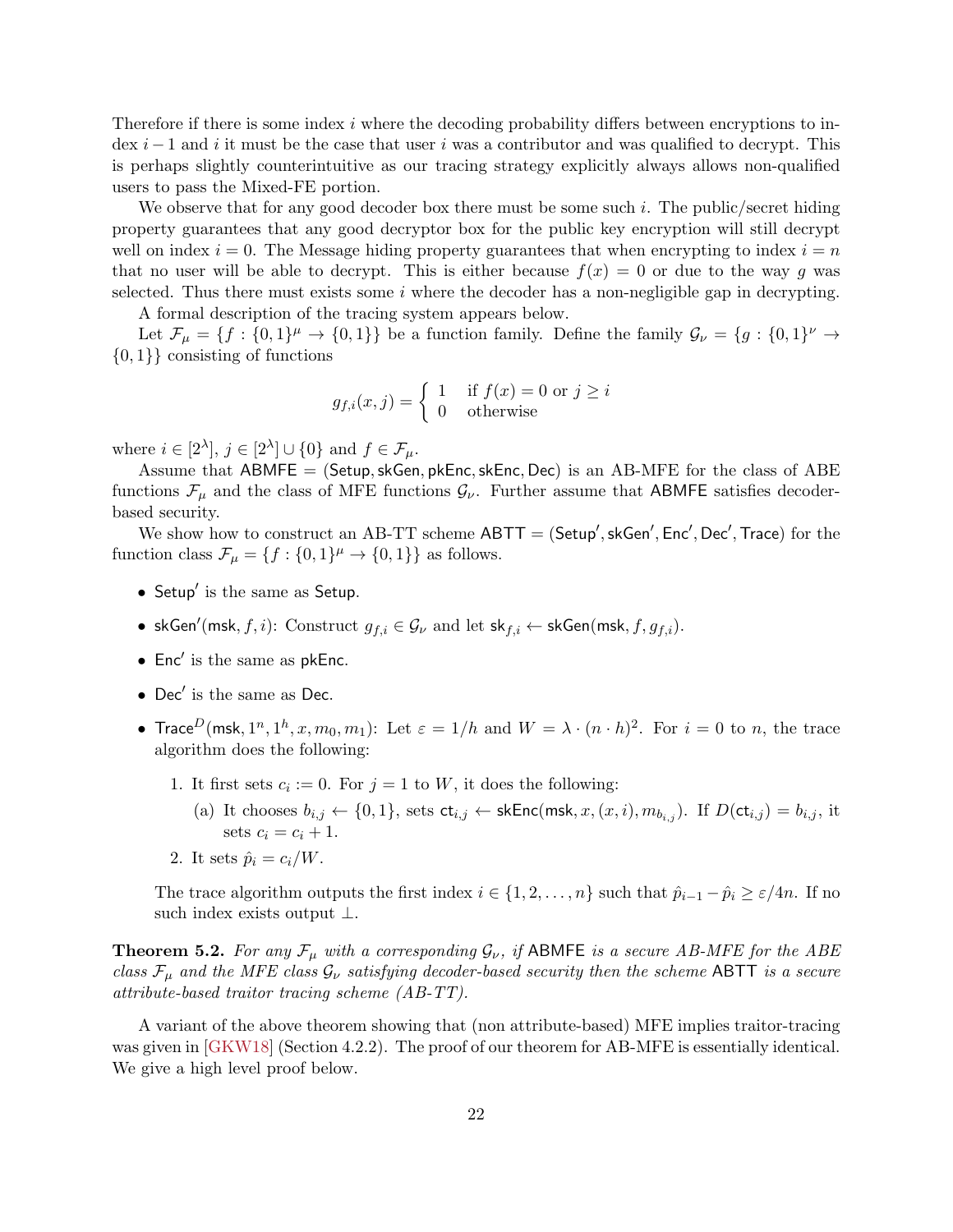Proof. Assume that, in the tracing game, the adversary outputs a good decoder D meaning that the event GoodDecoder occurs. This means D can find b given  $pkEnc(pp, x, m_b)$  with some noticeable advantage  $\varepsilon$ .

- By (decoder-based) public/secret hiding, it must be the case that D can find b given skEnc(msk, x,  $(x, 0), m_b$ ) with advantage  $\varepsilon$  – negl( $\lambda$ ). Otherwise D could distinguish between pkEnc(pp, x, m<sub>b</sub>) and skEnc(msk, x,  $(x, 0), m_b$ ) even though for all f, i we have  $g_{f,i}(x, 0) = 1$ .
- By (decoder-based) message hiding,  $D$  can only have negligible advantage in finding  $b$  given skEnc(msk, x,  $(x, n+1)$ ,  $m_b$ ). Not that for every AB-MFE secret key obtained by the adversary associated with functions  $(f, g_{f,i})$  we have that either  $f(x) = 0$  or  $g_{f,i}(x, n+1) = -f(x) = 0$ .
- Combining the above two points, there must be at least one index  $j$  such that the advantage of D in finding b given skEnc(msk,  $x,(x, j), m_b$ ) is at least  $(\varepsilon - \text{negl}(\lambda))/n \geq \varepsilon/(2n)$  larger for j versus  $j+1$ . We can use the Chernoff bound to argue that, with overwhelming probability, the tracing algorithm outputs some t for which the difference in advantage is at least  $\varepsilon'/8n$ . For this t there must be at least one  $b \in \{0,1\}$  such that the decoder D can distinguish between skEnc(msk, x,  $(x, t)$ ,  $m_b$ ) and skEnc(msk, x,  $(x, t + 1)$ ,  $m_b$ ) with noticeable advantage.
- By (decoder-based) attribute-hiding security, the above can only happen if the adversary got an AB-MFE secret key for the functions  $(f, g_{f,j})$  such that  $g_{f,j}(x, t) \neq g_{f,j}(x, t + 1)$ , which can only happen if  $f(x) = 1$  and  $j = t$ . This means that the adversary must have queried an AB-TT secret key for the function f such that  $f(x) = 1$  with the identity t. Therefore the tracing algorithm succeeds in finding a valid traitor  $t$  and the event BadTrace does not occur whenever GoodDecoder occurs as we wanted to show.

 $\Box$ 

# <span id="page-24-0"></span>5.4 From Mixed-FE to Attribute-Based Mixed-FE

Let  $ABE = (ABE. Setup, ABE. skeen, ABE.Enc, ABE.Dec)$  be an  $ABE$  scheme for all circuits. Let  $MFE = (MFE. Setup, MFE. skGen, MFE. pkEnc, MFE. skEnc, MFE. Dec)$  be an  $MFE$  scheme (without a message) for some function class  $\mathcal{F}_{\mu} = \{f : \{0,1\}^{\mu} \to \{0,1\}\};$  for simplicity we switch the roles of attribute/function and associate keys with functions and ciphertexts with attributes. We construct and AB-MFE scheme  $ABMFE = (Setup, skGen, pkEnc, skEnc, Dec)$  as follows:

- Setup: Run (ABE.pp, ABE.msk)  $\leftarrow$  ABE.Setup(1<sup> $\lambda$ </sup>) and (MFE.pp, MFE.msk)  $\leftarrow$  MFE.Setup(1<sup> $\lambda$ </sup>). Output  $pp = (ABE(pp, MFE, pp)$  and  $msk = (ABEmsk, MFE, msk)$ .
- skGen(msk, f, g): Let MFE.sk<sub>g</sub>  $\leftarrow$  MFE.skGen(MFE.msk, g). Let C be a circuit which has f, MFE.sk<sub>g</sub> hard-coded inside it, takes as input x, MFE.ct and outputs 1 if  $f(x) = 1$  and MFE.Dec(MFE.sk<sub>g</sub>, ct) = 1. Output sk<sub>f,g</sub>  $\leftarrow$  ABE.skGen(ABE.msk, C).
- pkEnc(pp, x, m): Let MFE.ct  $\leftarrow$  MFE.pkEnc(MFE.pp). Output  $ct \leftarrow$  ABE.Enc(ABE.pp,  $(x, \text{MFE}.\text{ct}), m$ ).
- skEnc(msk,  $x, y, m$ ): Let MFE.ct  $\leftarrow$  MFE.skEnc(MFE.msk, y). Output  $ct \leftarrow$  ABE.Enc(ABE.pp,  $(x, \text{MFE}.\text{ct}), m$ ).
- Dec(sk $_{f,g}$ , ct): Output ABE.Dec(sk $_{f,g}$ , ct).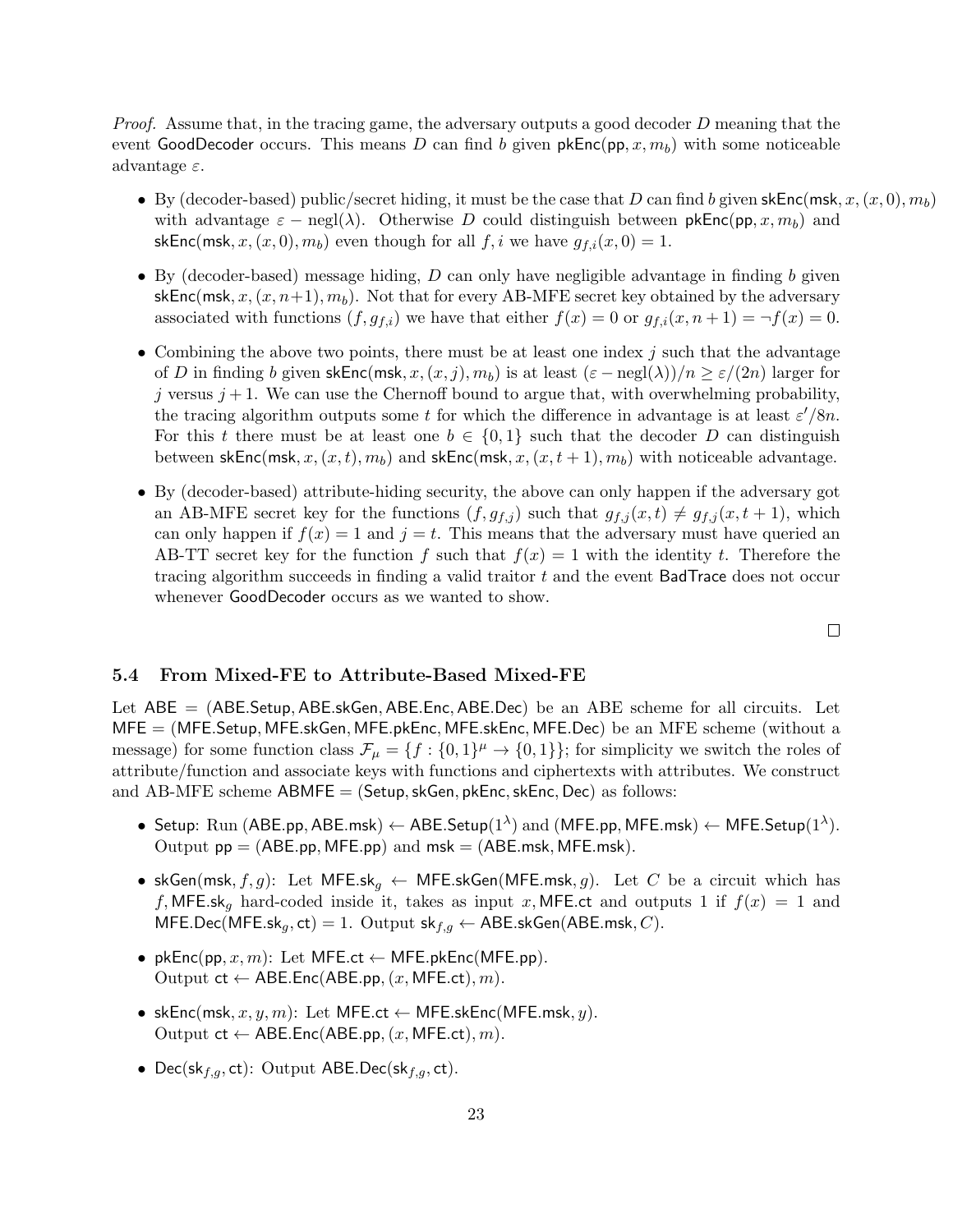**Theorem 5.3.** If ABE is a secure ABE scheme and MFE is a secure MFE scheme then ABMFE is a secure AB-MFE scheme.

Proof. The correctness of the AB-MFE follows directly from that of the ABE and MFE schemes. The ABE security of the AB-MFE follows directly from the ABE security of the ABE. The "public/secret hiding" security of the AB-MFE follows directly from that of the MFE. The "attributehiding" security of the AB-MFE follows directly from the "attribute-hiding" security of the MFE (previously we called this "function hiding" but since we switched the roles of attributes and functions this is now "attribute hiding"). Lastly for message-hiding security of the AB-MFE we rely on the security of the ABE. In particular, the adversary gets as a challenge an ABE ciphertext with attribute  $(x^*$ , MFE.ct = MFE.skEnc(MFE.msk,  $y^*$ )) but only has ABE keys for circuits C such that  $C(x, \text{MFE.ct}) = 1$  if  $f(x^*) = 1$  and MFE.Dec(MFE.sk<sub>g</sub>, ct) = 1  $\Leftrightarrow g(y^*) = 1$ . Therefore if one of  $f(x^*) = 0$  or  $g(y^*) = 0$  always holds, it must mean that none of the ABE secret keys are qualified to decrypt the challenge ciphertext.  $\Box$ 

# References

- <span id="page-25-4"></span>[ABP<sup>+</sup>17] Shweta Agrawal, Sanjay Bhattacherjee, Duong Hieu Phan, Damien Stehlé, and Shota Yamada. Efficient public trace and revoke from standard assumptions: Extended abstract. In Proceedings of the 2017 ACM SIGSAC Conference on Computer and Communications Security, CCS 2017, Dallas, TX, USA, October 30 - November 03, 2017, pages 2277–2293, 2017.
- <span id="page-25-3"></span>[ADM+07] Michel Abdalla, Alexander W. Dent, John Malone-Lee, Gregory Neven, Duong Hieu Phan, and Nigel P. Smart. Identity-based traitor tracing. In Public Key Cryptography - PKC 2007, 10th International Conference on Practice and Theory in Public-Key Cryptography, Beijing, China, April 16-20, 2007, Proceedings, pages 361–376, 2007.
- <span id="page-25-1"></span>[Agr17] Shweta Agrawal. Stronger security for reusable garbled circuits, general definitions and attacks. In Advances in Cryptology - CRYPTO 2017 - 37th Annual International Cryptology Conference, Santa Barbara, CA, USA, August 20-24, 2017, Proceedings, Part I, pages 3–35, 2017.
- <span id="page-25-0"></span>[AR17] Shweta Agrawal and Alon Rosen. Functional encryption for bounded collusions, revisited. In TCC (1), volume 10677 of Lecture Notes in Computer Science, pages 173–205. Springer, 2017.
- <span id="page-25-2"></span>[BLMR13] Dan Boneh, Kevin Lewi, Hart William Montgomery, and Ananth Raghunathan. Key homomorphic prfs and their applications. In Advances in Cryptology - CRYPTO 2013 - 33rd Annual Cryptology Conference, Santa Barbara, CA, USA, August 18-22, 2013. Proceedings, Part I, pages 410–428, 2013.
- <span id="page-25-5"></span>[BLP+13] Zvika Brakerski, Adeline Langlois, Chris Peikert, Oded Regev, and Damien Stehl´e. Classical hardness of learning with errors. In Proceedings of the forty-fifth annual ACM symposium on Theory of computing, pages 575–584. ACM, 2013.
- <span id="page-25-6"></span>[BLW17] Dan Boneh, Kevin Lewi, and David J. Wu. Constraining pseudorandom functions privately. In Public-Key Cryptography - PKC 2017 - 20th IACR International Conference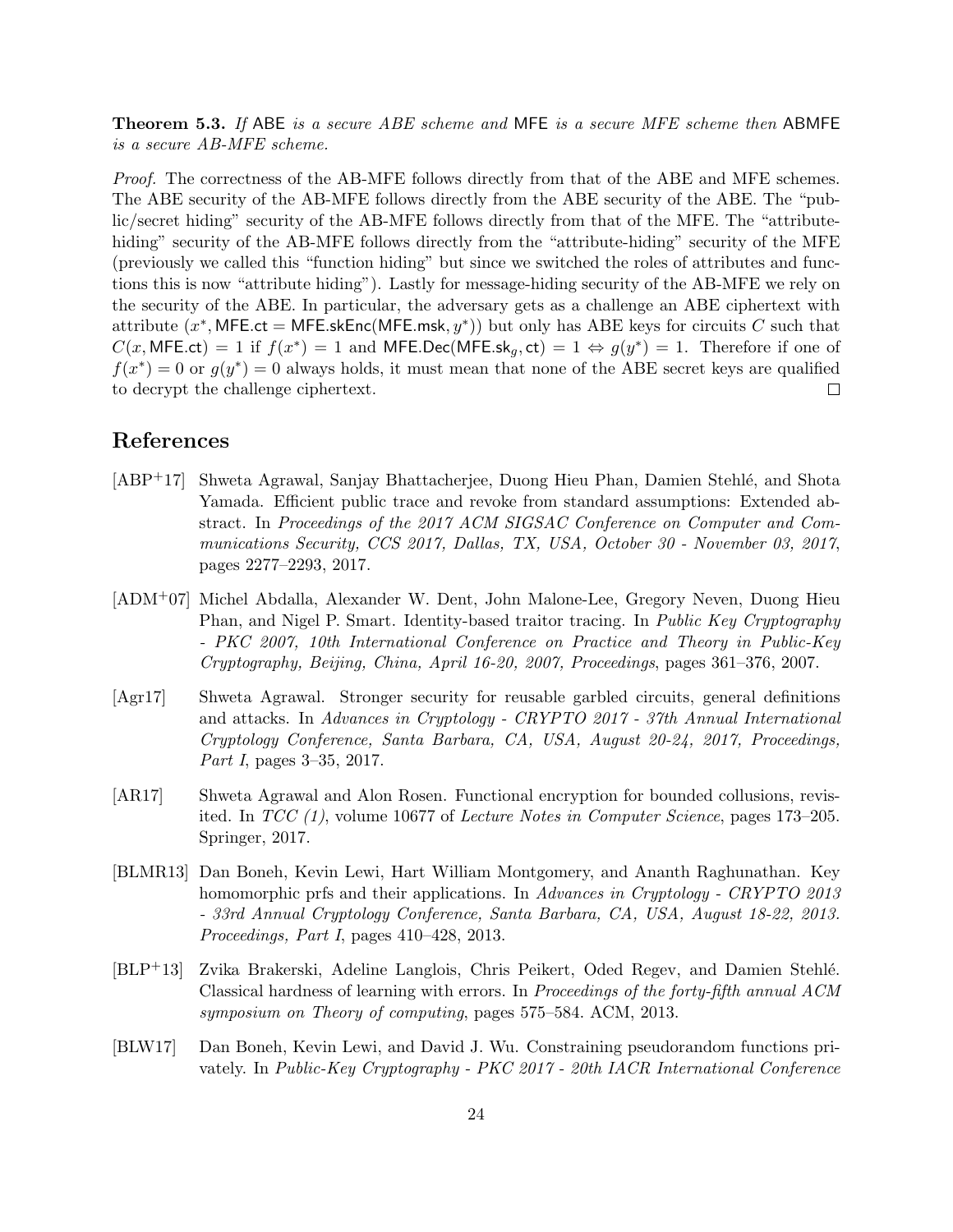on Practice and Theory in Public-Key Cryptography, Amsterdam, The Netherlands, March 28-31, 2017, Proceedings, Part II, pages 494–524, 2017.

- <span id="page-26-4"></span>[BSW06] Dan Boneh, Amit Sahai, and Brent Waters. Fully collusion resistant traitor tracing with short ciphertexts and private keys. In Advances in Cryptology - EUROCRYPT 2006, 25th Annual International Conference on the Theory and Applications of Cryptographic Techniques, St. Petersburg, Russia, May 28 - June 1, 2006, Proceedings, pages 573–592, 2006.
- <span id="page-26-2"></span>[BTVW17] Zvika Brakerski, Rotem Tsabary, Vinod Vaikuntanathan, and Hoeteck Wee. Private constrained prfs (and more) from LWE. In Theory of Cryptography - 15th International Conference, TCC 2017, Baltimore, MD, USA, November 12-15, 2017, Proceedings, Part I, pages 264–302, 2017.
- <span id="page-26-5"></span>[BW06] Dan Boneh and Brent Waters. A fully collusion resistant broadcast, trace, and revoke system. In Proceedings of the 13th ACM Conference on Computer and Communications Security, CCS 2006, Alexandria, VA, USA, Ioctober 30 - November 3, 2006, pages 211– 220, 2006.
- <span id="page-26-8"></span>[BZ14] Dan Boneh and Mark Zhandry. Multiparty key exchange, efficient traitor tracing, and more from indistinguishability obfuscation. In Advances in Cryptology - CRYPTO 2014 - 34th Annual Cryptology Conference, Santa Barbara, CA, USA, August 17-21, 2014, Proceedings, Part I, pages 480–499, 2014.
- <span id="page-26-1"></span> $[CC17]$  Ran Canetti and Yilei Chen. Constraint-hiding constrained prfs for nc<sup>1</sup> from LWE. In EUROCRYPT (1), volume 10210 of Lecture Notes in Computer Science, pages 446–476, 2017.
- <span id="page-26-0"></span>[CFN94] Benny Chor, Amos Fiat, and Moni Naor. Tracing traitors. In Advances in Cryptology - CRYPTO '94, 14th Annual International Cryptology Conference, Santa Barbara, California, USA, August 21-25, 1994, Proceedings, pages 257–270, 1994.
- <span id="page-26-3"></span>[CVW18] Yilei Chen, Vinod Vaikuntanathan, and Hoeteck Wee. GGH15 beyond permutation branching programs: Proofs, attacks, and candidates. In CRYPTO (2), volume 10992 of Lecture Notes in Computer Science, pages 577–607. Springer, 2018.
- <span id="page-26-7"></span>[Fre10] David Mandell Freeman. Converting pairing-based cryptosystems from composite-order groups to prime-order groups. In Proceedings of the 29th Annual International Conference on Theory and Applications of Cryptographic Techniques, EUROCRYPT'10, pages 44–61, 2010.
- <span id="page-26-9"></span>[GGH15] Craig Gentry, Sergey Gorbunov, and Shai Halevi. Graph-induced multilinear maps from lattices. In  $TCC$  2015, Part II, pages 498–527, 2015.
- <span id="page-26-6"></span>[GKSW10] Sanjam Garg, Abishek Kumarasubramanian, Amit Sahai, and Brent Waters. Building efficient fully collusion-resilient traitor tracing and revocation schemes. In *Proceedings* of the 17th ACM Conference on Computer and Communications Security, CCS '10, pages 121–130, 2010.